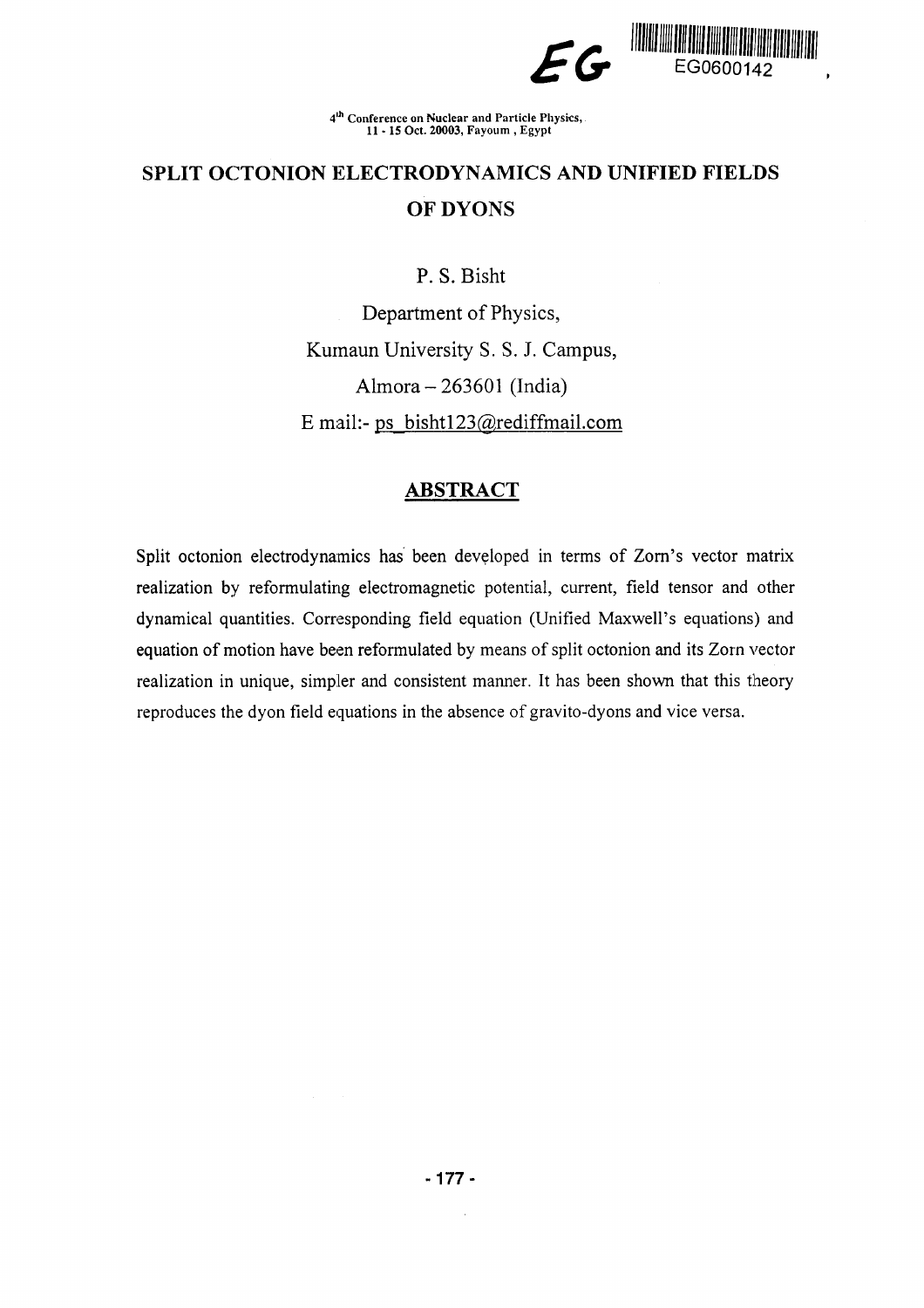# $E$ irobool $42$

#### **Introduction**

The question of existence of monopole [1-3] has become a challenging new frontier and the object of more interest in connection with quark confinement problem of quantum chromodynamics. The eight decades of this century witnessed a rapid development of the group theory and gauge field theory to establish the theoretical existence of monopoles and to explain their group properties and symmetries. Keeping in mind t'Hooft's solutions [4-5] and the fact that despite the potential importance of monopoles, the formalism necessary to describe them has been clumsy and not manifestly covariant, Rajput et. al. [6-7] developed the self consistent quantum field theory of generalised electromagnetic fields associated with dyons ( particles carying electric and magnetic charges). The analogy between linear gravitational and electromagnetic fields leads the asymmetry in Einstein's linear equation of gravity and suggests the existence of gravitational analogue of magnetic monopole [8-9]. Like magnetic field, Cantani [10] introduced a new field (i.e. Heavisidian field) depending upon the velocities of gravitational charges (masses) and derived the covariant equations (Maxwell's equations) of linear gravity. Avoiding the use of arbitrary string variables [1], we have formulated manifestly covariant theory of gravito-dyons [11-12] in terms of two four-potentials and maintained the structural symmetry between generalised electromagnetic fields of dyons [13-14] and generalised gravito-Heavisidian fields of gravito-dyons.

Octonions, or Cayley numbers, have been little used in physics up to date [15-16]. Since octonions share with complex numbers and quaternions have many attractive mathematical properties, one might except that they would be equally usefil. However, they may occur as alternate mathematical structures, which is useful and more transparent. Gunaydin et. al. [17-19] has formulated the quark models and colour gauge theory in terms of split octonion algebra and the related groups  $SO(8)$ ,  $SO(7)$ ,  $G_2$  and SU(3). Representation of the poincare group in split octonion Hilbert space, they have constructed octonion Hilbert space as the finite space of internal symmetries, the SU(3) group appears as the automorphism group of octonion representation leaving the complex subspace and the scalar product invariant. The approach of Gunaydin et. al. [17-19] has been followed by Domokos et. al. [20-21] and Morita [22[ to the algebraic colour gauge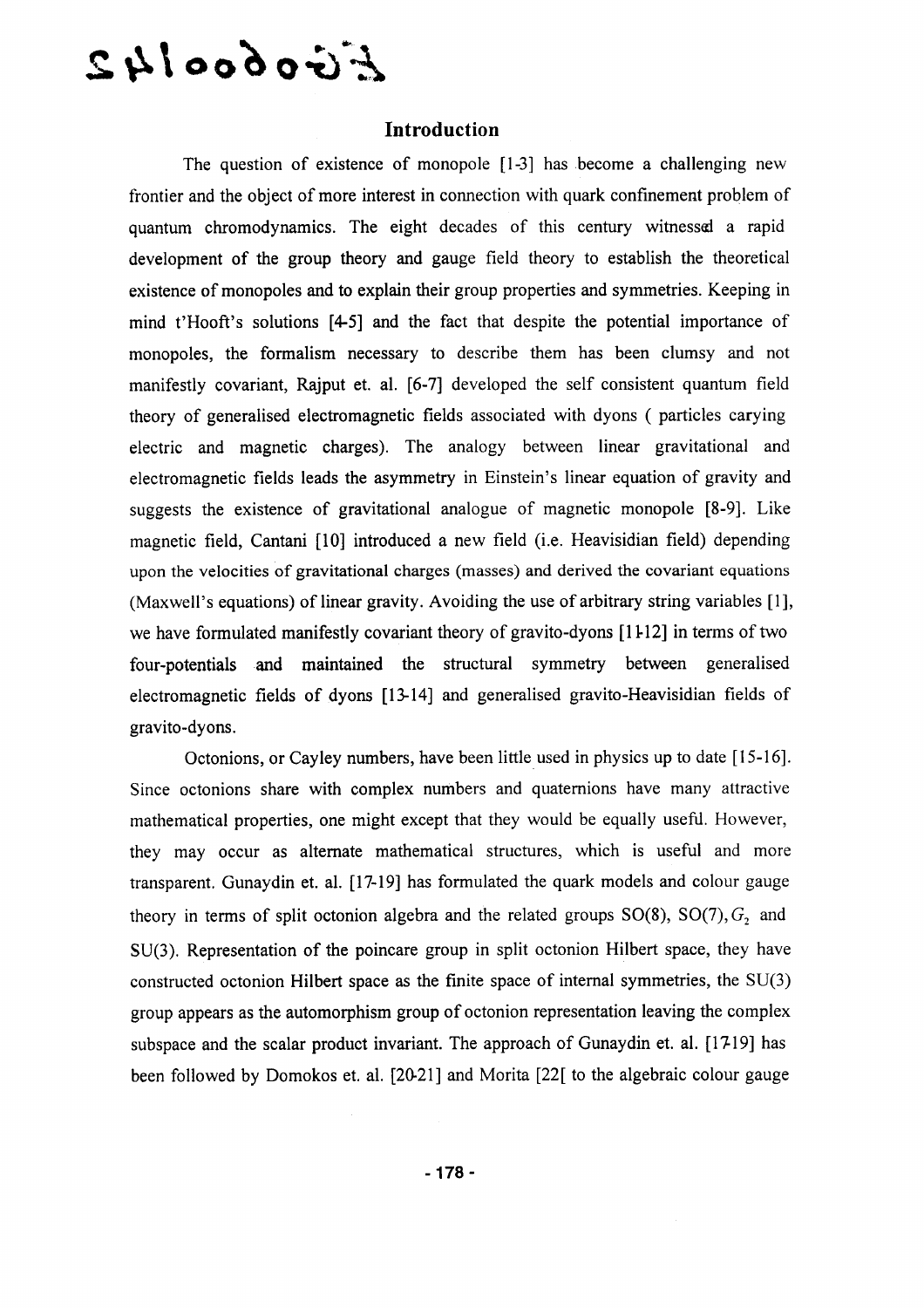theory and quark confinement problem. Use of Cayley octonions was made by Buoncristiani [23] in writing Yang-Mill's (and the Maxwell) field equation in a simple form and showed that octonion algebra accommodates both space-time symmetry (Lorentz invariance) and internal symmetry. Morques and Oliveria[24] have described the extension of quaternionic matrices to octonions as interpreting non-Riemannian geometry.

In this paper I have undertaken the study of reformulation of classical electrodynamics in terms of split octonions. Split octonion electrodynamics has been developed in terms of Zorn's vector matrix realization by reformulating electrodynamics potential, current, field tensor and other dynamical quantities. Corresponding field equation (Maxwell's equations) and equation of motion have been reformulated by means of split octonion and its Zorn vectors realization in unique, simples and consistent manner. Finally in this paper the technique of split octonion formalism and its isomorphic Zorn's vector matrix realization is applied to develop the unified theory of generalised electromagnetic fields associated with dyons and generalised gravito-Heavisidian fields associated with gravito-dyons. It has been shown that this theory reproduces the dyon field equations in the absence of gravito-dyons and vice-versa. Moreover, it leads to the usual dynamics of electric (or gravitational) charge (mass) in the absence of magnetic (or Heavisidian) charge (or mass) on dyons (or gravitodyons) and vice-versa.

## **(2) Octonions:** -

A composition algebra is defined as an algebra A with identity and with non degenerate quadratic form N defined over it such that N permits composition i.e..for x, y *s A,*

$$
N(xy) = N(x)N(y)
$$
 (1)

According to celebrated Hurwitz theorem [293], there exits only four different composition algebra over the real (or complex number) field. These are the real numbers R of dimension 1, complex number C of dimension 2, Hamilton's quaternions H of dimensions 4 and octonions (Cayley  $-$  Grave's numbers) of dimension 8. As such we have only four type of hyper complex number system, which yield the properties of division algebra [25]. Among these algebras, real and complex numbers follow commutativity and associativity. Quaternions defined in previous section obey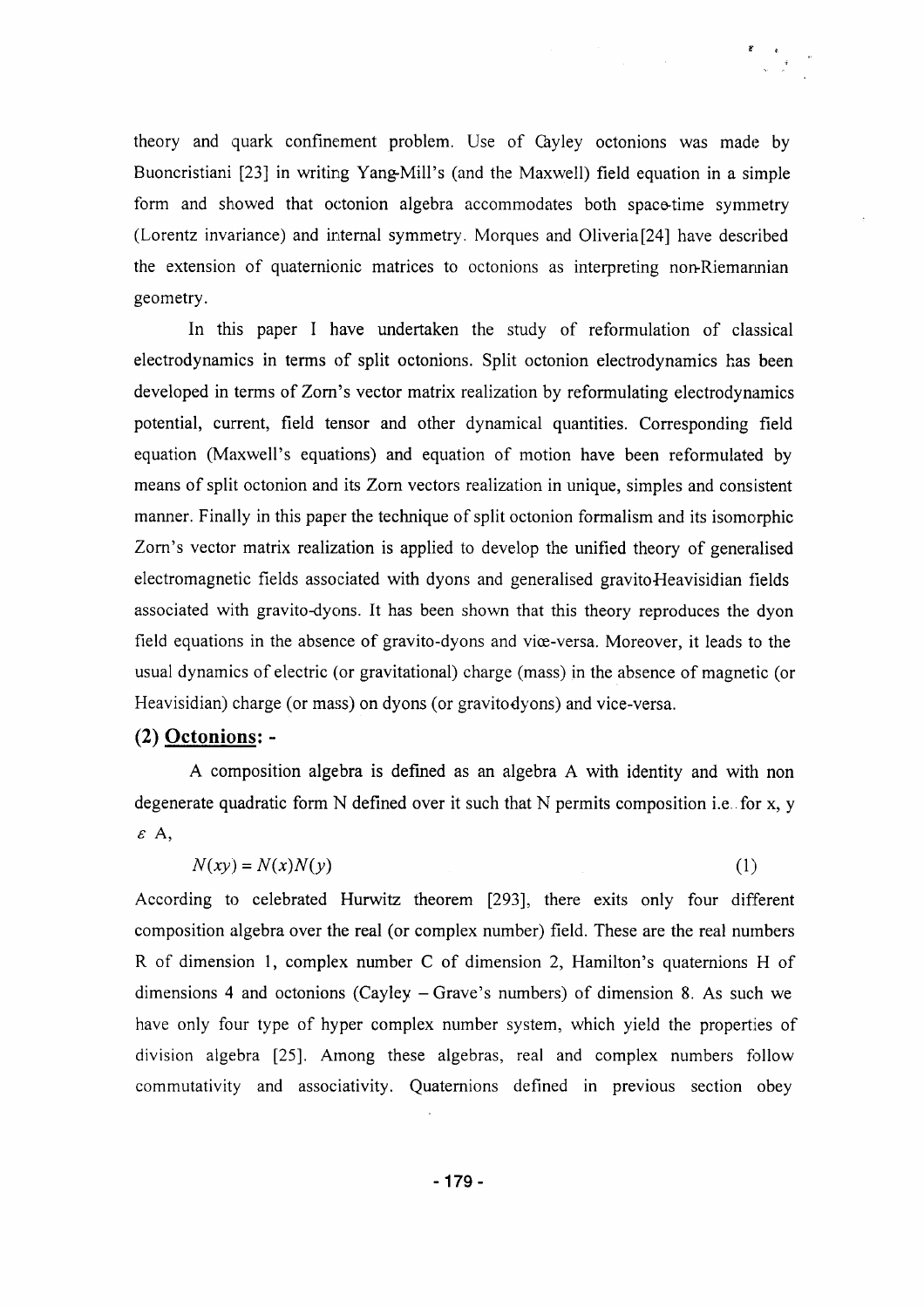associativity but not commutativity while octonions are neither commutative nor associative but alternative [25]. Composition algebra is said to be division algebra if quadratic form N is anistropic i.e.

If 
$$
N(x) = 0
$$
 implies that  $x = 0$ . (2)

Otherwise the algebra is called split [26-27].

An octonion is defined as,

$$
X = X_0 e_0 + X_i e_i, \quad X_0, X_i \in R
$$
\n<sup>(3)</sup>

where  $i = 1, 2, \ldots, 7$ ,  $e_i$  are octonion unit elements satisfying following multiplication rules [28],

$$
e_j e_k = -\delta_{jk} e_0 + f_{jkl} e_l;
$$
  
\n
$$
e_i e_0 = e_0 e_i = e_i;
$$
  
\n
$$
e_0 e_0 = e_0;
$$
  
\n(4)

where  $\delta_{jk}$  is the usual Kronecker delta symbol and  $f_{jk}$  Levi-Civita tensor for quaternions, is fully anti symmetric tensor with

$$
f_{jkl} = +1 \text{ for } jkl = 123, 516, 624, 435, 471, 673, 672. \tag{5}
$$

for octonion. The cyclic symmetry is obtained by ordering seven points clockwise on circle with the numbering  $(1243657)$  (fig.1). Then a triangle is obtained from  $(123)$  by six successive rotations of angle *2n/7*



 $fig. (1)$ .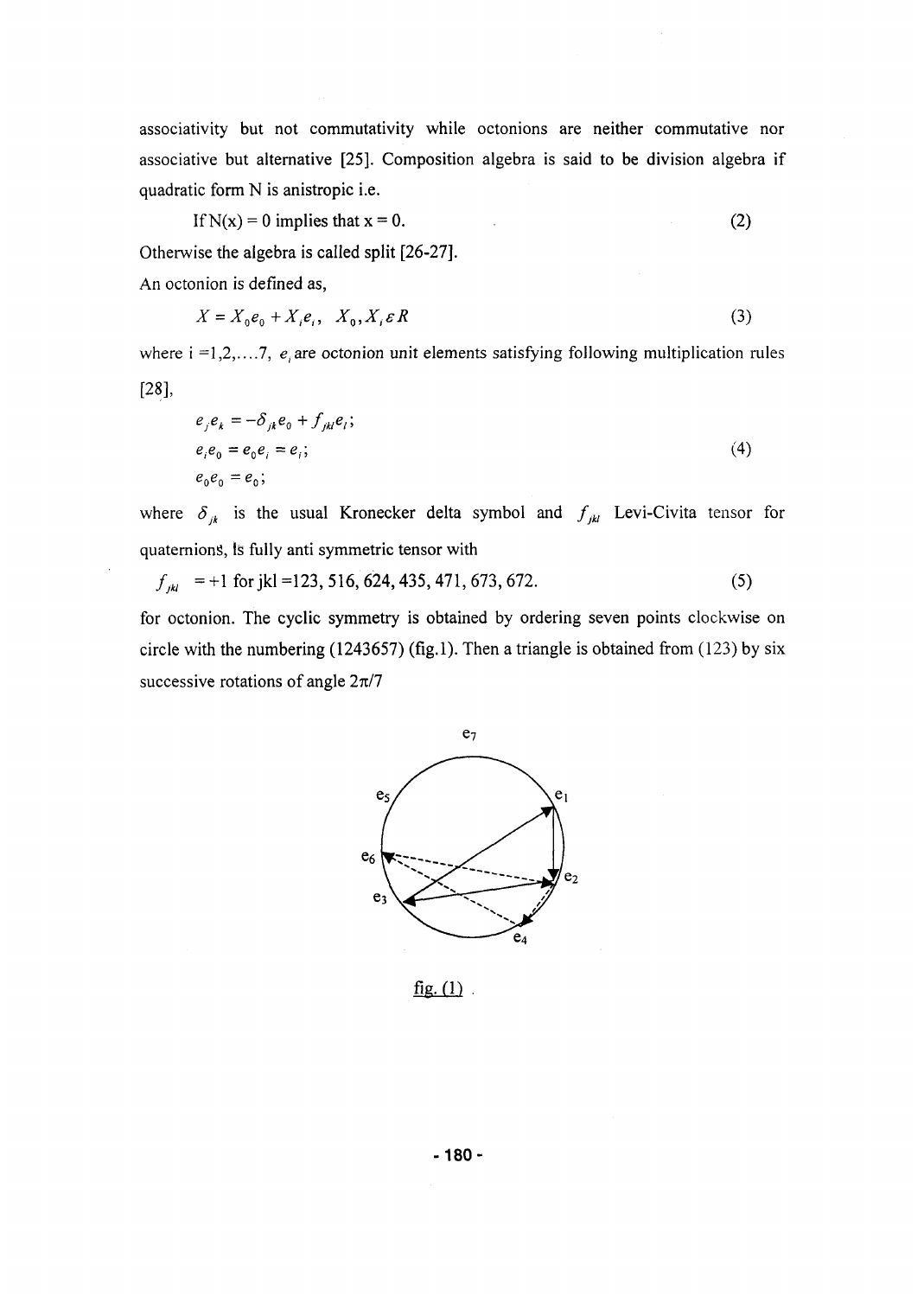Another convenient way of representing the multiplication table by singling out one of the elements is provided by the triangular diagram (fig. 2.), where arrows show the directions along which the multiplication has a positive sign, e.g. i.e.  $e_6e_7 = e_3$ .

$$
e_1e_2 = e_3
$$
;  $e_6e_4 = e_2$ ;  $e_4e_7 = e_2$ ;  
\n $e_5e_1 = e_6$ ;  $e_4e_3 = e_5$ ;  $e_7e_2 = e_5$ ;  
\n $e_6e_7 = e_3$  (6)

so on and  $e_{a}e_{b} + e_{b}e_{a} = -2\delta_{ab}$  (*a*, *b* = 1,2,....7).



For convenience let us write the multiplication table explicity.

| Table 1 |  |
|---------|--|
|---------|--|

|                    | $e_{0}$                    | $e_{1}$            | $e_{2}$        | $e_3$          | $\boldsymbol{e}_4$ | e <sub>5</sub> | $e_{6}$            | e <sub>7</sub> |
|--------------------|----------------------------|--------------------|----------------|----------------|--------------------|----------------|--------------------|----------------|
| $e_{0}$            | $e_{\scriptscriptstyle 0}$ | $e_{1}$            | $e_{2}$        | $e_3$          | e <sub>4</sub>     | e <sub>5</sub> | $e_{6}$            | e <sub>7</sub> |
| $e_1$              | $e_{1}$                    | $-e_0$             | e <sub>3</sub> | $-e2$          | e <sub>7</sub>     | $-e_6$         | e <sub>5</sub>     | $-e4$          |
| $\boldsymbol{e}_2$ | e <sub>2</sub>             | $-e_3$             | $-e0$          | $e_{1}$        | $e_{6}$            | e <sub>7</sub> | - $e_4$            | $-e5$          |
| e <sub>3</sub>     | e <sub>3</sub>             | e <sub>2</sub>     | $-e_1$         | $-e_0$         | $-e5$              | $\pmb{e}_4$    | e <sub>7</sub>     | $-e_6$         |
| e <sub>4</sub>     | $\boldsymbol{e}_4$         | $-e_{7}$           | $-e_6$         | e <sub>5</sub> | $-e_0$             | $-e_3$         | $\boldsymbol{e}_2$ | $e_1$          |
| $e_{s}$            | e <sub>5</sub>             | $e_{6}$            | $-e7$          | $-e_4$         | $e_3$              | $-e_0$         | $-e_1$             | e <sub>2</sub> |
| $\mathcal{C}_6$    | $e_{6}$                    | $-e5$              | e <sub>4</sub> | $-e_{7}$       | $-e_{2}$           | e <sub>1</sub> | $-e_0$             | e <sub>2</sub> |
| e <sub>7</sub>     | e <sub>7</sub>             | $\boldsymbol{e}_4$ | e <sub>5</sub> | $e_{6}$        | $-e_1$             | $-e_{2}$       | $-e_3$             | $-e_0$         |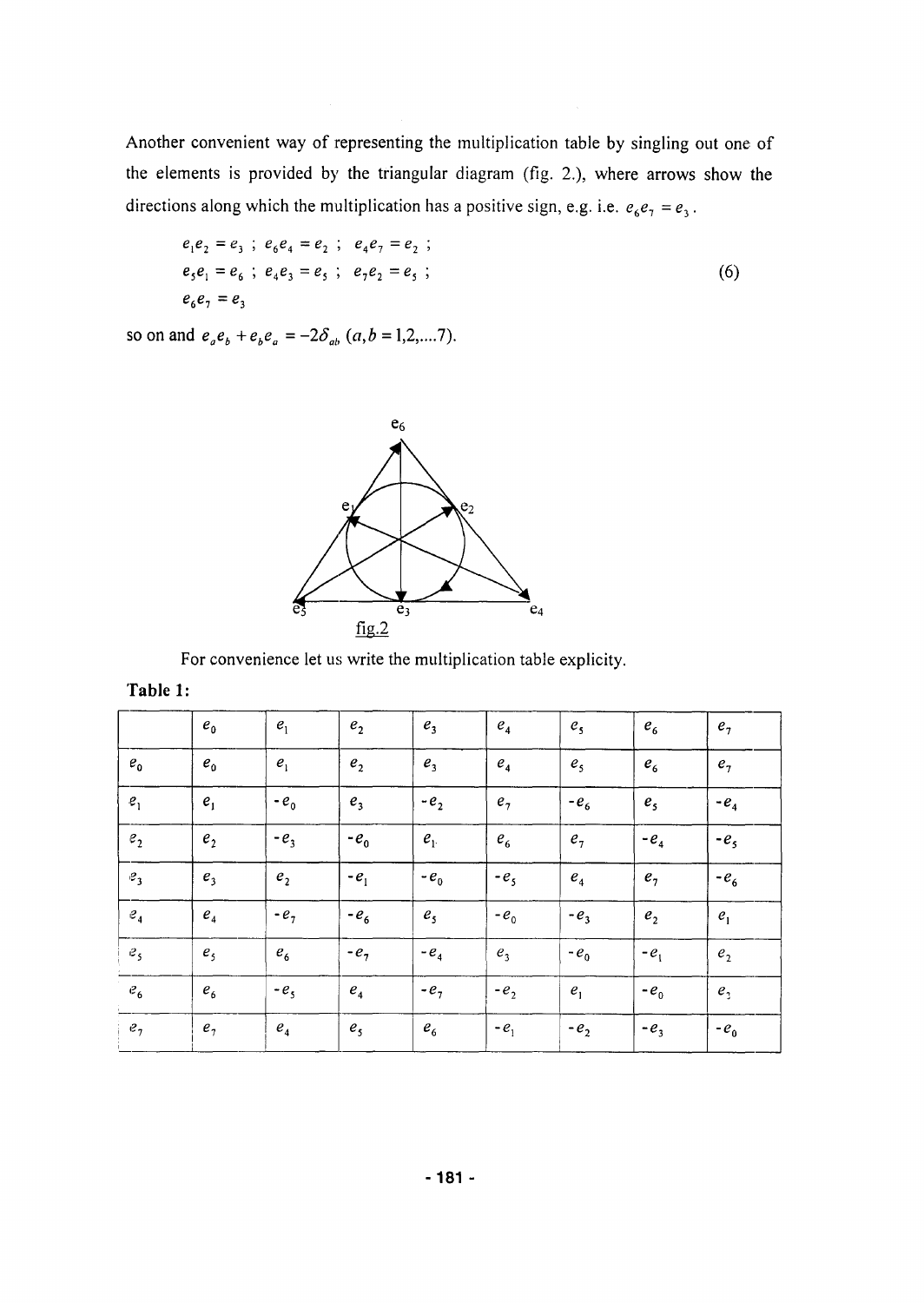The above multiplication table directly follows that the algebra O is not associative i.e.

$$
e_j(e_k e_l) \neq (e_j e_k) e_l. \tag{7}
$$

The commutation rules for octonion basis elements are given by,

$$
[ej, ek] = 2fjklel
$$
  

$$
\{ej, ek\} = -2\deltajke0
$$
 (8)

and the associator,

$$
\begin{aligned} \{e_j, e_k, e_l\} &= (e_j e_k) e_l - e_j (e_k e_l) \\ &= -\delta_{jk} e_l + \delta_{kl} e_j + (\varepsilon_{jkl} \varepsilon_{m\ln} - \varepsilon_{klp} \varepsilon_{jpn}) e_n. \end{aligned} \tag{9}
$$

Though the quaternion units  $e_1, e_2, e_3$  given in previous section are anti commutative and associative, the octonion units  $e_1, e_2, \ldots, e_n$  are anti commutative and anti associative. The later property gives,

$$
(e_j e_k) e_l = -e_j (e_k e_l) \tag{10a}
$$

$$
\{e_j, e_k, e_l\} = (e_j e_k) e_l + e_j (e_k e_l) = 0.
$$
 (10b)

Thus the algebra of octonions is alternative i.e. the associator of three elements X, Y, Z *e* O is alternating function of arguments [29]

$$
[X,Y,Z] = (XY)Z - X(YZ)
$$
  
= [Z, X, Y] = [Y, Z, X] = -[Y, X, Z]. (11)

Real, complex and quaternion algebras are sub algebras of octonions algebra O. Octonion conjugate is defined as,

$$
\overline{X} = X_0 e_0 - X_i e_i , \qquad (i = 1, 2, \dots, 7)
$$
\n(12)

and

$$
\overline{X} = X ; \overline{XY} = \overline{Y} \overline{X}
$$
 (13)

The norm N of the octonion is defined as,

$$
N(X) = X\overline{X} = \overline{X}X = (X_0^2 + X_i^2)e_0
$$
 (14)

while the inverse is defined as,

$$
X^{-1} = \frac{X}{N(X)};
$$
  
\n
$$
X^{-1}X = XX^{-1} = 1.e_0.
$$
\n(15)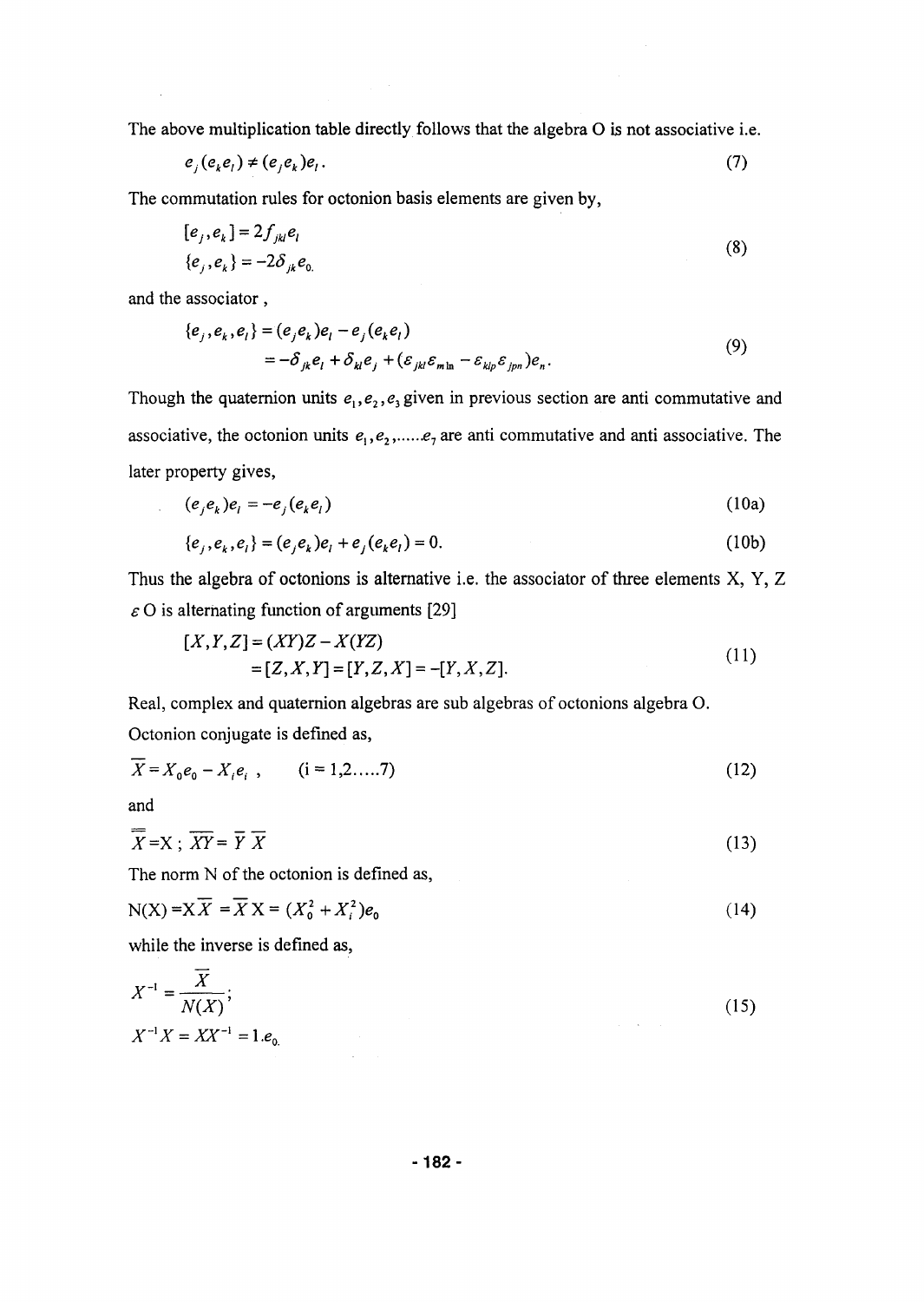The norm given by equation (14) is non-degenerate and positively defined (over R) and therefore every element X  $\varepsilon$  O has the unique inverse element  $X^{-1}\varepsilon$  O. Left and right quotient B/A of A divided by B "from the left" is the solution of the equation

$$
BX = A \tag{16}
$$

and the right quotient A/B of A divided by B "from the right" is the solution of the equation

$$
YB = A \tag{17}
$$

and hence [30],

$$
X = B/A = \overline{B}A/N(B)
$$
 (18)

$$
Y = A/B = \overline{A}B/N(B). \tag{19}
$$

Real octonion algebra can also be obtained by the extension of the quaternions. For this we decompose an element X  $\varepsilon$  O as (taking  $e_0 = 1$ )

$$
X = (X_0 + X_1e_1 + X_2e_2 + X_3e_3) + e_7(X_7 + X_4e_1 + X_5e_2 + X_6e_3)
$$
  
=  $Q_1 + e_7Q_2$  (20)

where  $Q_1, Q_2$  belong to quaternion sub algebra H generated by  $e_i$  ( $j = 1,2,3$ ). In this form we can write the octonion multiplication as [29],

$$
XY = (Q_1 + e_7 Q_2)(R_1 + e_7 R_2)
$$
  
= (Q<sub>1</sub>R<sub>1</sub> - R<sub>2</sub>Q<sub>2</sub>) + e<sub>7</sub>(Q<sub>1</sub>R<sub>2</sub> + R<sub>1</sub>Q<sub>2</sub>) (21)

where (~) denotes the quaternion conjugate  $e_j \rightarrow -e_j$  ( $j = 1,2,3$ ). Thus we can write quaternion conjugate  $(\sim)$  on an octonion as,

$$
\widetilde{X} = \widetilde{Q}_1 + e_2 \widetilde{Q}_2 \tag{22}
$$

Equation (4) can also be written as a "quaternion extension" of complex numbers i.e.

$$
X = X_0 + \sum_{A=1}^{7} X_A e_A
$$
  
=  $(X_0 + e_7 X_7) + (X_1 + e_7 X_4) e_1 + (X_2 + e_7 X_5) e_2 + (X_3 + e_7 X_6) e_3$  (23)  
=  $X_0 + X_1 + X_2 + X_3$ 

where  $X_0 = X_0 + e_7 X_7$  and  $X_j = X_j + e_7 X_{j+3}$  ( $j = 1, 2, 3$ ). Then the octonion multiplication (21) reduces to,

-183-

 $\hat{\mathcal{L}}$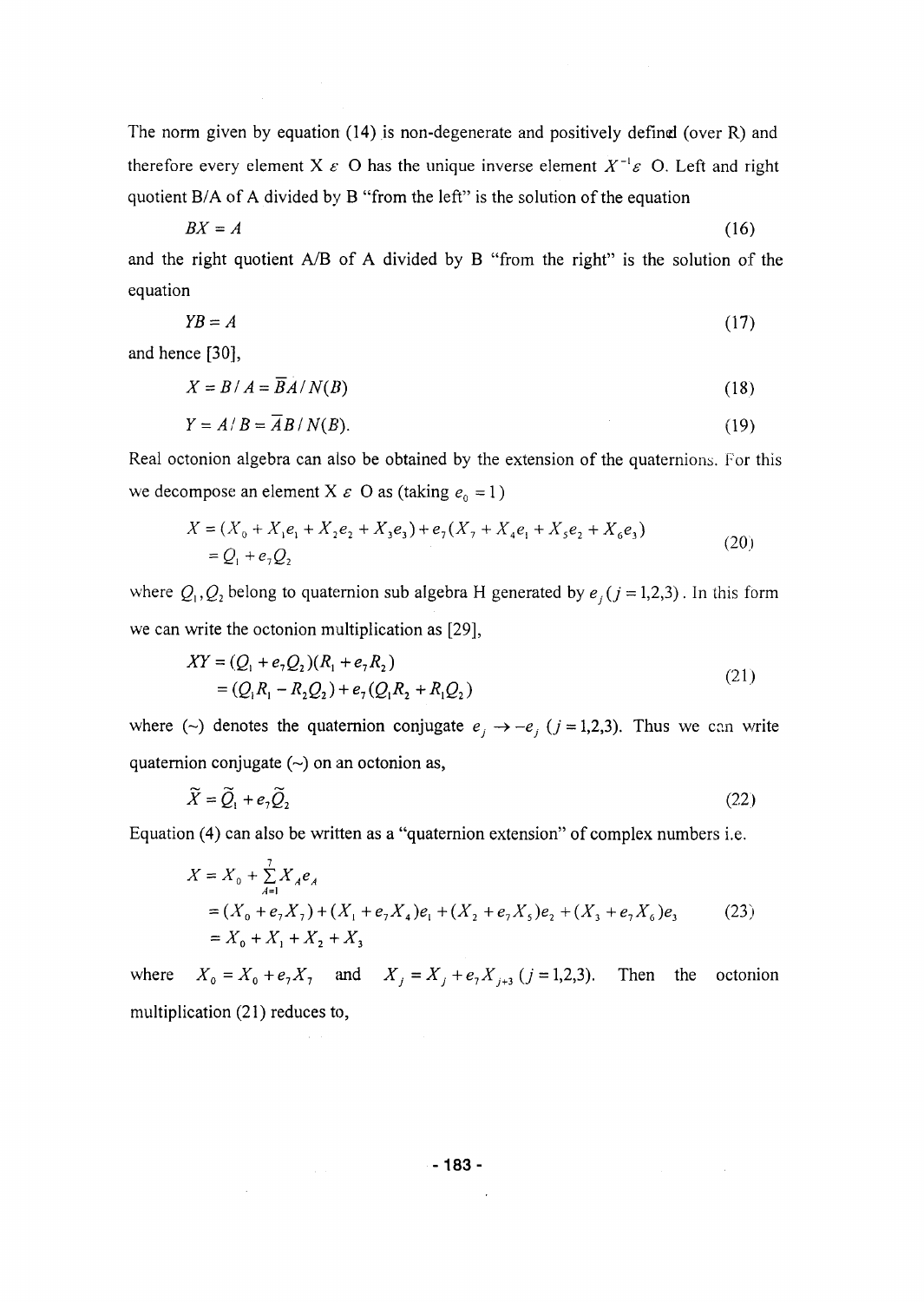$$
XY = (X_0 + \sum_{j=1}^{3} X_j e_j)(Y_0 + \sum_{j=1}^{3} Y_j e_j)
$$
  
=  $(X_0 Y_0 - \sum_{j=1}^{3} X_j Y_j^*) + \sum_{l=1}^{3} (X_0 Y_l + Y_0^* X_l + \sum_{j,k=1}^{3} \varepsilon_{jkl} X_j^* Y_j^* e_k)$  (24)

where \* operation denotes complex conjugate with respect to  $e_7$  *(i.e.*  $e_7 \rightarrow -e_7$ ). It is known that the group of automorphism of octonion algebra is the exceptional Lie group  $G_2$  [29,31] and that when any one of the seven imaginary units  $e_1, e_2, \dots, e_7$  is held fixed the group of automorphism is reduced to SU (3) which is the subgroup of  $G_2$ . Since  $G_2$  has only real representation [32]. The group  $G_2$  also has an SU (2)  $\times$  SU (2) subgroup arises from the fact that octonions are constructed from two quaternions given by equation (20-23). The SU (3) subgroup can be imbedded in  $G_2$  in seven different ways and for each imbedding of SU (3) there are three different imbeddings of SU (2)  $\angle$  SU (2) involving I, U, V spin subgroup of SU (3).

There are four possible "bilinear forms" [29] that can be described over the real octonion algebra that induces the usual octonionic norm and satisfy the composition law. These bilinear forms are

(i) The real bilinear form  $(X, Y)$ <sup>*R*</sup> i.e.

$$
(X,Y)_R = \frac{1}{2}(\bar{X}Y + \bar{Y}X) = \sum_{a=1}^{7} X_a Y_a
$$
 (25)

Over bar (-) denotes the octonion conjugation with respect to seven octonion units  $\overline{\phantom{a}}$  (-) denotes the octonion conjugation conjugation with respect to seven octonion units  $\overline{\phantom{a}}$  $(e^e)$ ,  $(e^e)$ ,  $(e^e)$ ,  $(e^e)$ ,  $(e^e)$ ,  $(e^e)$ ,  $(e^e)$ ,  $(e^e)$ ,  $(e^e)$ ,  $(e^e)$ ,  $(e^e)$ ,  $(e^e)$ ,  $(e^e)$ ,  $(e^e)$ ,  $(e^e)$ ,  $(e^e)$ ,  $(e^e)$ ,  $(e^e)$ ,  $(e^e)$ ,  $(e^e)$ ,  $(e^e)$ ,  $(e^e)$ ,  $(e^e)$ ,  $(e^e)$ ,  $(e^e)$ ,  $(e^e)$ ,  $(e^e)$ ,  $(e^e)$ invariance group for octonionic norm given by equation (14).

(ii) The complex bilinear product $(X, Y)$ <sup>*c*</sup> i.e.

$$
(X,Y)_c = \frac{1}{2}(\overline{X}Y + \overline{\widetilde{Y}}X) \tag{26}
$$

where  $(\sim)$  denotes the quaternion conjugation i.e. change of sign in quaternion basis elements. Equation (26) reduces to the following form in terms if real and imaginary components;

$$
(X,Y) = \sum_{a=1}^{7} X_a Y_a + e_7 (X_0 Y_7 - X_7 Y_0 + X_4 Y_1 - X_1 Y_4 + X_5 Y_2 - X_2 Y_5 + X_6 Y_3 - X_3 Y_6).
$$
\n(27)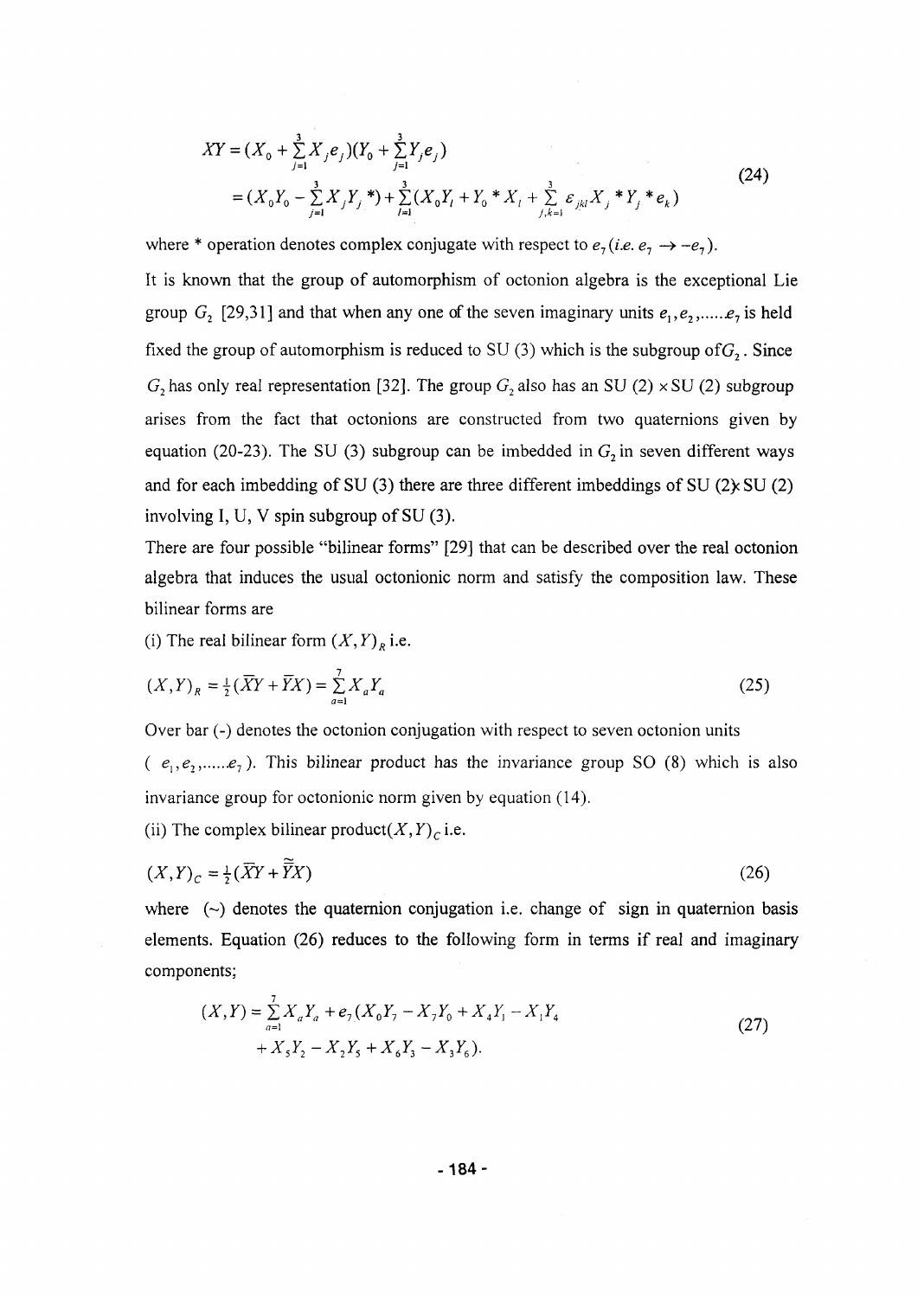Real part of this equation is same as (25) and invariant under SO (8) transformations while the imaginary part has the invariance group SP (8). Thus the invariance group of equation (27) is SO (8)  $\cap$  SP (8) $\approx$  U (4). From equation (24) we draw the conclusion that the invariance group of complex bilinear product of real octonion is U (4). In view of "quaternion extension" of complex numbers to octonions.

(i) Quaternion bilinear product  $(X, Y)$ <sup>H</sup> i.e.

$$
(X,Y)_H = \frac{1}{2} \{ (\overline{X}Y) + (\overline{Y}X)^* \}
$$
  
=  $\frac{1}{2} (\overline{X}Y + \overline{X}^*Y^*)$  (28)

where (\*) denotes the complex conjugation (i.e.  $e_7 \rightarrow -e_7$ ). This product has the invariance group  $SO(3) \times SO(3)$ .

(iv) Octonion bilinear product

$$
(X,Y)_0 = XY. \tag{29}
$$

The invariance group of this form is the trivial multiplication by  $\pm 1$  [27].

Due to non-associativity of octonions it is not possible to write them in matrix form like quaternions. Even it is not possible to write them in  $2 \times 2$  quaternion valued matrices while they are derived direct extension of quaternions. The octonion unit *e7,* which links two quaternions to octonion, does not commute with quaternion units  $e_1, e_2, e_3$  and hence can not be taken as invariant quantity. On the other hand due to alternativity and other properties, one can split octonions, where  $e_7$  is replaced by imaginary quantity, in terms of  $2 \times 2$  Zorn's vector matrices. This type of algebra of octonion is known as aplit octonion algebra [27].

Thus in the light of celebrated Hurwitz theorem we have only four division algebra following the properties of division ring. That is, if a and b are given elements in the field, the equation [33];

$$
ax + b = 0 \tag{30}
$$

has a unique solution for x when the field is a division ring. To go beyond octonion, we loose alternativity as well as the property of being a division ring.

#### (3) Split octonions:-

It is almost clear that due to non-associativity of octonions a matrix realization for octonion units is not possible in their usual form. However, one can relate split octonion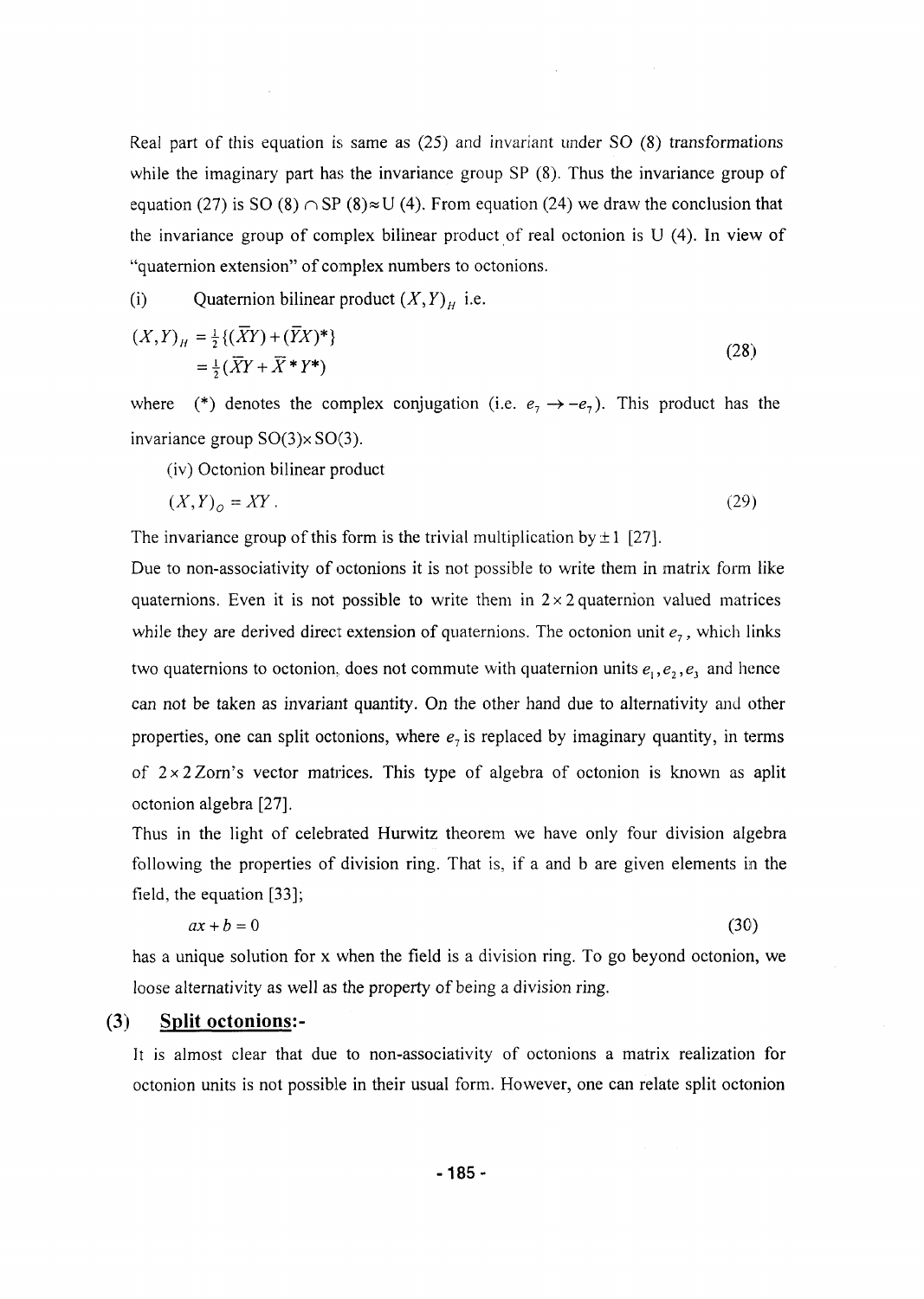units with Zorn's vector matrix [34]. For split octonions one deal with the algebra of Cayley-Dickson's process with O (1,1-1) for  $\mu_1 = 1, \mu_2 = 1$  and  $\mu_3 = -1$ .

The division and split octonion algebra's have some differences which may characteristically be expressed in terms of idempotents (by definition, an element  $u=0$  is idempotent if  $u^2 = u$ ). Any finite-dimensional power associative algebra which is not a nil algebra contains an idempotent  $u = 0$ .

Definitions:- The idempotents  $u_1, u_2, \dots, u_n \in A$  (for arbitary algebra) are called pair wise orthogonal in case  $u_i u_j = 0$  for  $i \neq j$ ,  $j = 1, 2, \dots, n$ . An idempotent use is called primitive if there do not exit orthogonal idempotents u,w (uw = wv = 0) so that  $u = v + w$ . In a finite dimensional algebra A, any idempotent may be written as a sum of pair wise orthogonal primitive idempotents.

For the split octonion algebra the following new basis is considered [35-39] on the complex field (instead of real field) i.e.

$$
u_1 = \frac{1}{2}(e_1 + ie_4), \quad u_1^* = \frac{1}{2}(e_1 - ie_4),
$$
  
\n
$$
u_2 = \frac{1}{2}(e_2 + ie_5), \quad u_2^* = \frac{1}{2}(e_2 - ie_5),
$$
  
\n
$$
u_3 = \frac{1}{2}(e_3 + ie_6), \quad u_3^* = \frac{1}{2}(e_3 - ie_6),
$$
  
\n
$$
u_0 = \frac{1}{2}(1 + ie_7), \quad u_0^* = \frac{1}{2}(1 - ie_7),
$$
\n(31)

where  $i = \sqrt{-1}$  and is assumed to commute with  $e_A (A = 1,2,... 7)$  octonion units,

$$
u_{i}u_{j} = \varepsilon_{ijk}u_{k}^{*}
$$
  
\n
$$
u_{i}^{*}u_{j}^{*} = -\varepsilon_{ijk}u_{k}(i, j, k = 1,2,3)
$$
  
\n
$$
u_{i}u_{j}^{*} = -\delta_{ij}u_{0}; \t u_{i}u_{o} = 0; \t u_{i}^{*}u_{0} = u_{i}^{*}
$$
  
\n
$$
u_{i}^{*}u_{j} = -\delta_{ij}u_{0}; \t u_{i}u_{o}^{*} = u_{0}; \t u_{i}^{*}u_{0}^{*} = 0
$$
  
\n
$$
u_{0}u_{i} = u_{i}; \t u_{0}^{*}u_{i} = 0; \t u_{0}u_{i}^{*} = 0
$$
  
\n
$$
u_{0}^{*}u_{i}^{*} = u_{i}^{*}
$$
  
\n
$$
u_{0}^{2} = u_{0}; \t u_{0}^{*2} = u_{0}^{*}
$$
  
\n
$$
u_{0}u_{0}^{*} = u_{0}^{*}u_{0} = 0.
$$
  
\n(32)

-186-

 $\mathbb{R}^2$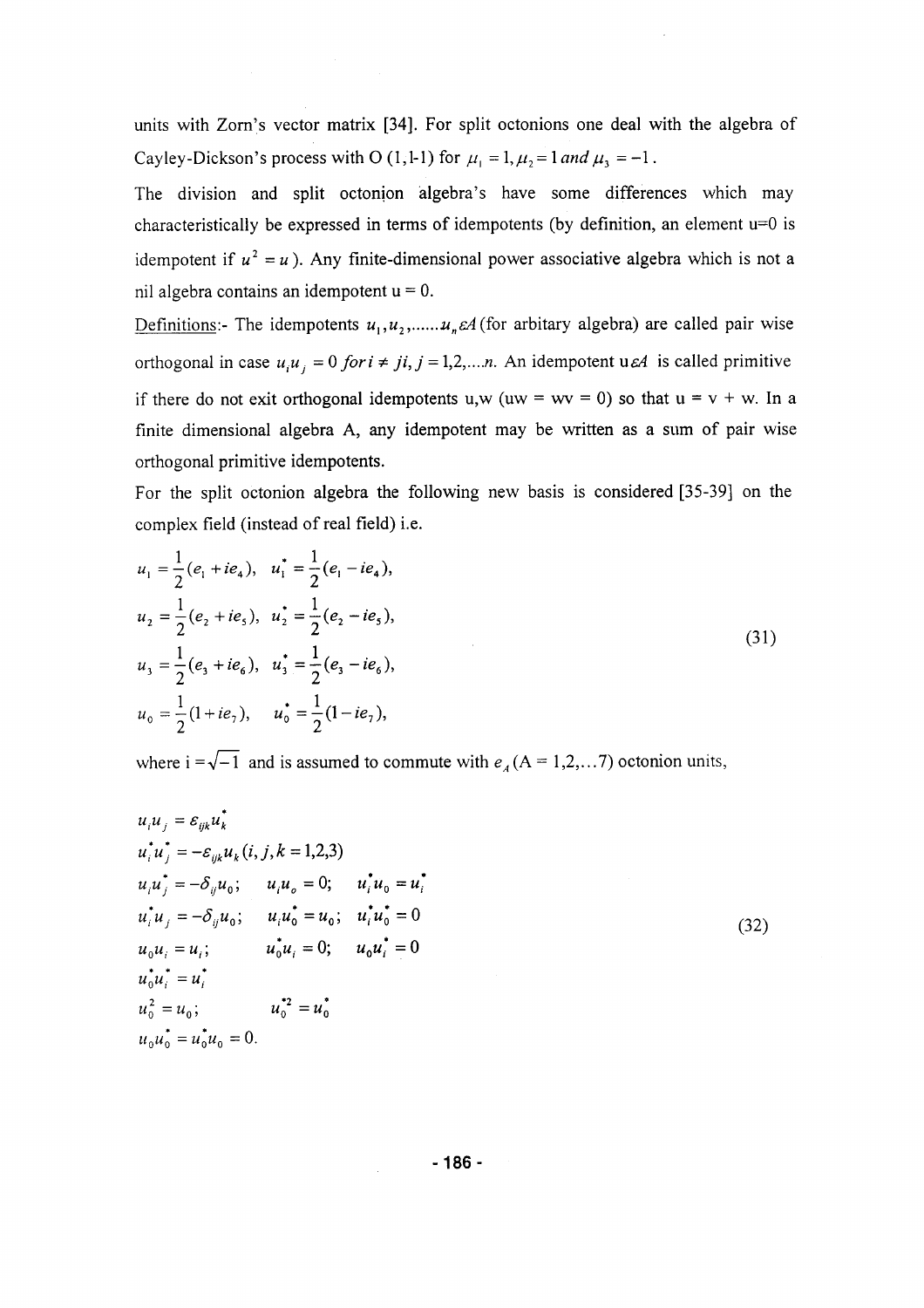Gunaydin and Gursey [35-39] pointed out that the automorphism group of octonion is  $G_2$ and its subgroup which leaves imaginary octonion unit  $e_7$  invariant (or equivalently the idempotents  $u_0$  and  $u *_{0}$  is SU (3) where the units  $u_i$  and  $u *_{i}$  (i = 1,2,3) transform respectively like a triplet and anti triplet and are associated with colour and anti colour triplet of SU (3) group. Let us introduce a convenient realization for the basis elements  $(u_0, u_i, u_0^*, u_i^*)$  through the use of Pauli matrices. Identifying can do this

$$
u_0 = \begin{pmatrix} 0 & 0 \\ 0 & 1 \end{pmatrix}, \quad u_0 = \begin{pmatrix} 1 & 0 \\ 0 & 0 \end{pmatrix},
$$
  
\n
$$
u_i = \begin{pmatrix} 0 & 0 \\ e_i & 0 \end{pmatrix}, \quad u_i = \begin{pmatrix} 0 & -e_i \\ 0 & 0 \end{pmatrix} \quad (i = 1, 2, 3)
$$
\n(33)

where  $1,e_1,e_2,e_3$  are quaternion units satisfying the multiplication rule  $e_i e_j = -\delta_{ij} + \varepsilon_{ijk} e_k$ . As such for an arbitrary split octonion A we have [40],

$$
A = au_0^{\dagger} + bu_0 + x_i u_i^{\dagger} + y_i u_i
$$
  
=  $\begin{pmatrix} a & -\vec{x} \\ \vec{y} & b \end{pmatrix}$  (34)

which is a realization via the  $2\times 2$  Zorn's vector matrices,

$$
\begin{pmatrix} a & \vec{x} \\ \vec{y} & b \end{pmatrix}
$$

where a and b are scalars and  $\vec{x}$  and  $\vec{y}$  are three vectors with product,

$$
\begin{pmatrix} a & \bar{x} \\ \bar{y} & b \end{pmatrix} \begin{pmatrix} c & \bar{u} \\ \bar{v} & d \end{pmatrix} = \begin{pmatrix} ac + \bar{x}.\bar{v} & a\bar{u} + d\bar{x} - \bar{y} \times \bar{v} \\ c\bar{y} + b\bar{v} + \bar{x} \times \bar{u} & \bar{y}.\bar{u} + bd \end{pmatrix}
$$
(35)

and x denotes the usual vector product,  $e_i$  (i = 1,2,3) with  $e_i \times e_j = \varepsilon_{ijk} e_k$  and  $e_i e_j = \delta_{ij}$ then we can relate the split octonions to the vector matrices given by Eq. (33). Octonion conjugation of equation (34) is defined as,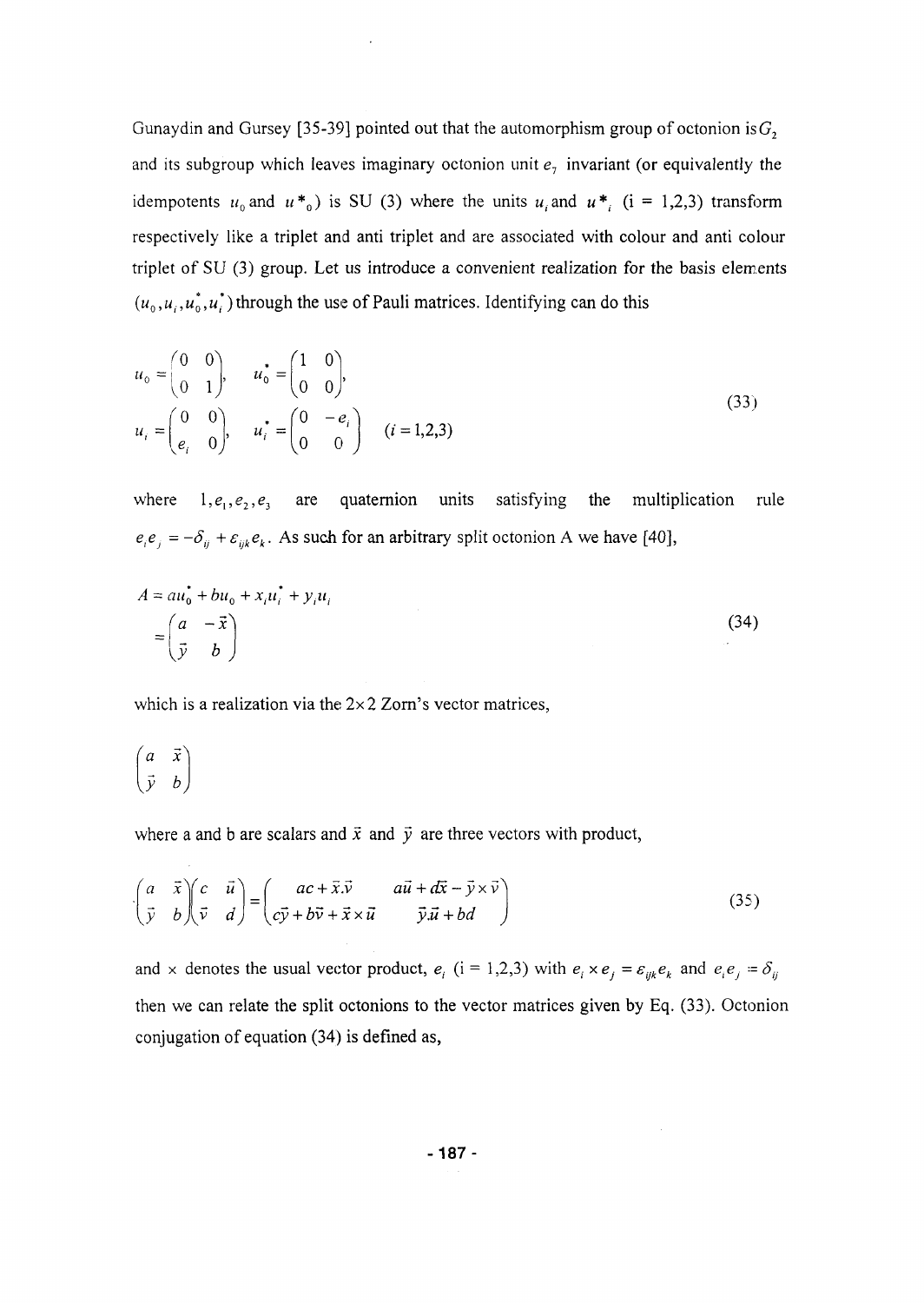$$
\overline{A} = b u_0^* + a u_0 - x_i u_i^* - y_i u_i = \begin{pmatrix} b & \vec{x} \\ -\vec{y} & a \end{pmatrix} \tag{36}
$$

The norm of A is then defined as,

$$
\overline{A}A = A\overline{A} = (ab + \overline{x}.\overline{y}).1
$$
\n(37)

where 1 is the identity element of the algebra given by  $1 = \frac{u_0^* + u_0}{u_0}$ .

# (4) Split octonion Electrodynamics:-

Split octonions  $(i=1,2,3)$  are the bivalued (or bidimensional) representations of quaternion units  $e_0$ ,  $e_1$ ,  $e_2$ ,  $e_3$  constituting an Euclididean four-space of relativistic spacetime world. As such a split octonion may be expressed as

$$
A = x_{\mu} u_{\mu} + y_{\mu} u_{\mu}^{*}
$$
  
=  $u_{0} x_{4} + u_{i} x_{i} + u_{0}^{*} y_{0} + u_{i}^{*} y_{i}$  (38)

 $\mu \rightarrow +\infty$   $\mu \rightarrow \infty$   $\mu \rightarrow +\infty$ 

$$
Z(A) = \begin{pmatrix} x_4 & -\vec{x} \\ \vec{y} & y_4 \end{pmatrix}
$$
 (39a)

and

$$
Z(\mathbf{A}) = \begin{pmatrix} x_4 & \vec{y} \\ -\vec{x} & y_4 \end{pmatrix} \tag{39b}
$$

where (-) sign is taken fron the definition of  $u_i^*$  in equation (33). For x=y we have

$$
Z(A) = \begin{pmatrix} x_4 & -\vec{x} \\ \vec{x} & x_4 \end{pmatrix}
$$
 (40)

which is the equivalent matrix realization for the bivalued 4-dimensional Euclidean space-time. The norm of a space-time four-time is then expressed as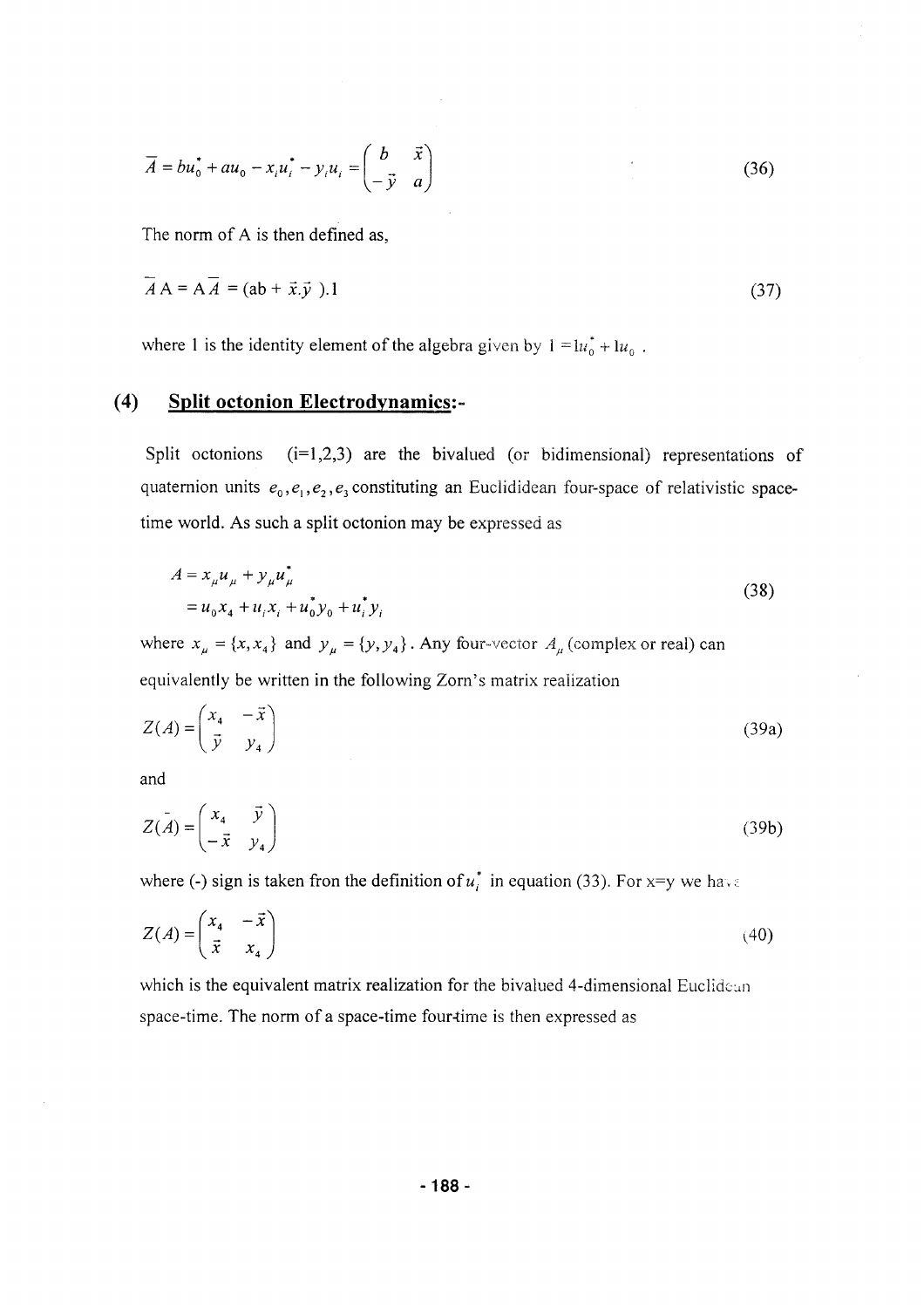$$
Z(A)Z(\bar{A}) = \begin{pmatrix} x_4 & -\vec{x} \\ \vec{x} & x_4 \end{pmatrix} \begin{pmatrix} x_4 & \vec{x} \\ -\vec{x} & x_4 \end{pmatrix}
$$
  
= 
$$
\begin{pmatrix} x_4^2 + |x^2| & 0 \\ 0 & x_4^2 + |x^2| \end{pmatrix}
$$
  
= 
$$
\{x_4^2 + x_1^2 + x_2^2 + x_3^2\}.1(x_4 = ict)
$$
 (41)

 $\sim 100$ 

which is the norm of a Euclidean space-time four-vector and 1 is the unit elements (i.e.  $2 \times 2$  unit matrix). The space-time four-differential operators are written as,

$$
D = u_{\mu}\partial_{\mu} + u_{\mu}^{*}\partial_{\mu} = u_{0}\partial_{4} + u_{i}\partial_{i} + u_{0}^{*}\partial_{4} + u_{i}^{*}\partial_{i}
$$
  
\nor *equivalent*  $Z(D) = \begin{pmatrix} \partial_{4} & -\overrightarrow{\partial} \\ \overrightarrow{\partial} & \partial_{4} \end{pmatrix}$   
\nwhere  $\partial_{\mu} = \frac{\partial}{\partial x_{\mu}} (\mu = 1, 2, 3, 4)$ . (42)

For brevity we'omit Z and simply write a Zorn's vector matrix notation. Thus for Z(D), we write

$$
Z(\bar{D}) = \begin{pmatrix} \partial_4 & \vec{\partial} \\ -\vec{\partial} & \partial_4 \end{pmatrix} \tag{43}
$$

and so on. The norm of four-differential operator is defined by

$$
\overline{D}D = D\overline{D} = (\partial_4^2 + \nabla^2).1 = [ ].1 = \partial_\mu \partial_\mu
$$
  
=  $-\frac{\partial^2}{\partial t^2} + \frac{\partial^2}{\partial x^2} + \frac{\partial^2}{\partial y^2} + \frac{\partial^2}{\partial z^2}$  (44)

which is the form of D'Alembertian operator. Here our aim is to reformulate usual electrodynamics by means of split octonions. Maintaining the usual form of Euclidean 4 space here we have made an attempt to reformulate the classical electrodynamics in terms of split octonions and their Zorn's matrix realization.

Let us define the electromagnetic four-potential in terms of split octonion vector realization as

$$
A = \begin{pmatrix} A_4 & -\vec{A} \\ \vec{A} & A_4 \end{pmatrix} \tag{45}
$$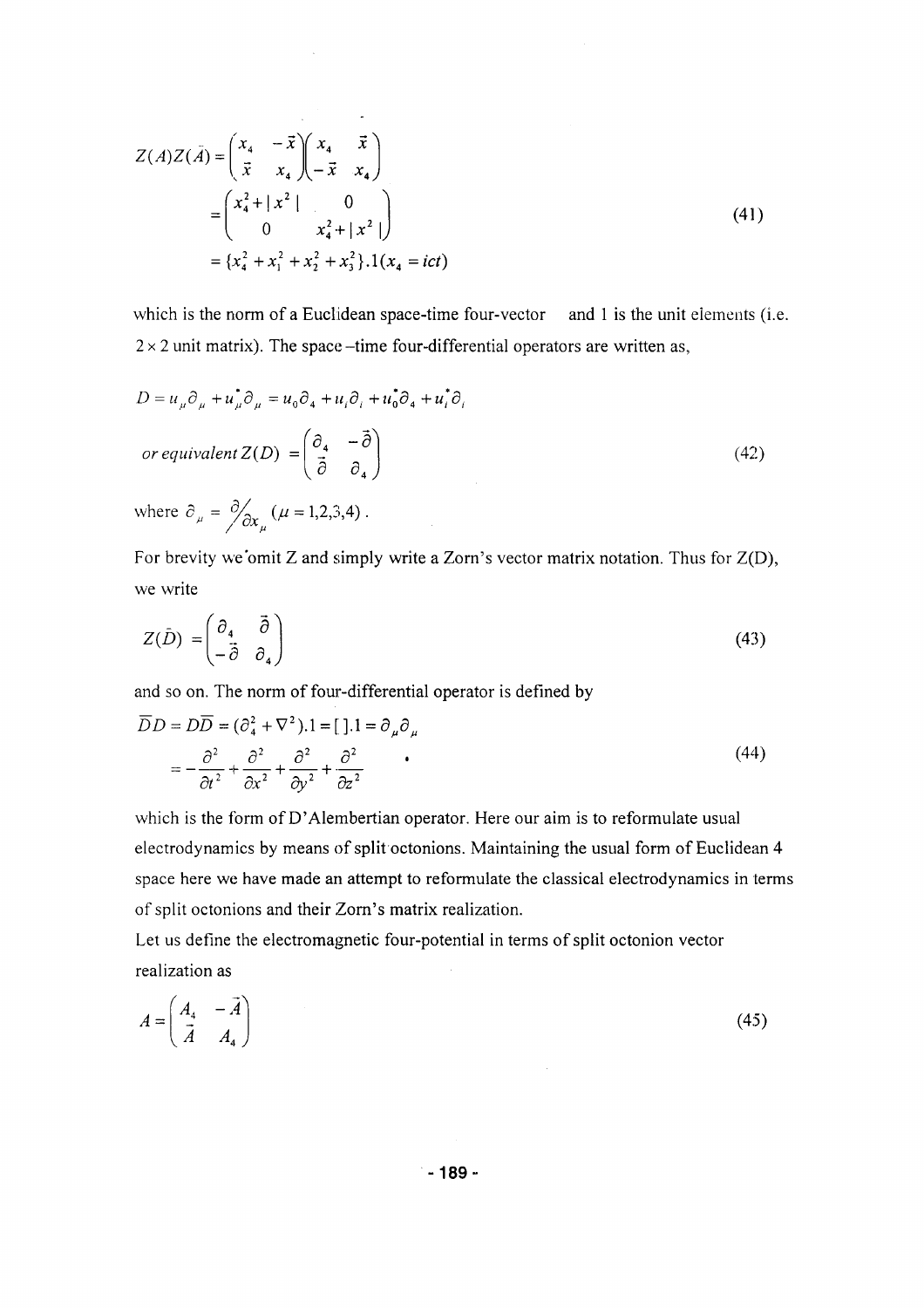with  $A_4 = i\phi$ <sub>e</sub> (e stands for electric charge) and we take the following usual definition of electric and magnetic fields from the compounds of electromagnetic four-potential

$$
A_{\mu} = {\bar{A}, i\phi_e} \text{ i.e.}
$$
  
\n
$$
\vec{E} = -\frac{\partial \vec{A}}{\partial t} - \vec{\nabla} \phi_e
$$
  
\n
$$
\vec{H} = -\vec{\nabla} \times \vec{A}.
$$
\n(46)

Now operating equation (43) to equation (45) and using relation (35), we get

$$
\bar{D}A = \begin{pmatrix} \partial_4 & \vec{\partial} \\ -\vec{\partial} & \partial_4 \end{pmatrix} \begin{pmatrix} A_4 & -\vec{A} \\ \vec{A} & A_4 \end{pmatrix} \\
= \begin{pmatrix} \partial_4 A_4 + \vec{\nabla} \cdot \vec{A} & -\partial_4 \vec{A} + \vec{\nabla} A_4 + \vec{\nabla} \times \vec{A} \\ \partial_4 \vec{A} - \vec{\nabla} A_4 - \vec{\nabla} \times \vec{A} & \partial_4 A_4 + \vec{\nabla} \cdot \vec{A} \end{pmatrix} \tag{47}
$$

Now using the definition of electric and magnetic fields given by equation (46) and imposing Lorentz gauge condition

$$
\partial_4 A_4 + \vec{\nabla} \cdot \vec{A} = \frac{\partial \phi_0}{\partial t} + \vec{\nabla} \cdot \vec{A} = 0
$$
  
\n
$$
- \partial_4 \vec{A} + \vec{\nabla} A_4 + \vec{\nabla} \times \vec{A} = -iE + H = -i\psi^*
$$
  
\n
$$
\partial_4 \vec{A} - \vec{\nabla} A_4 - \vec{\nabla} \times \vec{A} = iE - H = i\psi^*
$$
  
\n(48)  
\nWhere  $\psi = E - iH$   $(i = \sqrt{-1}).$ 

Thus equation (47) reduces to

$$
DA = F \tag{49}
$$

where

$$
F = \begin{pmatrix} 0 & -F \\ F & 0 \end{pmatrix} and F = i\psi^*.
$$
 (50)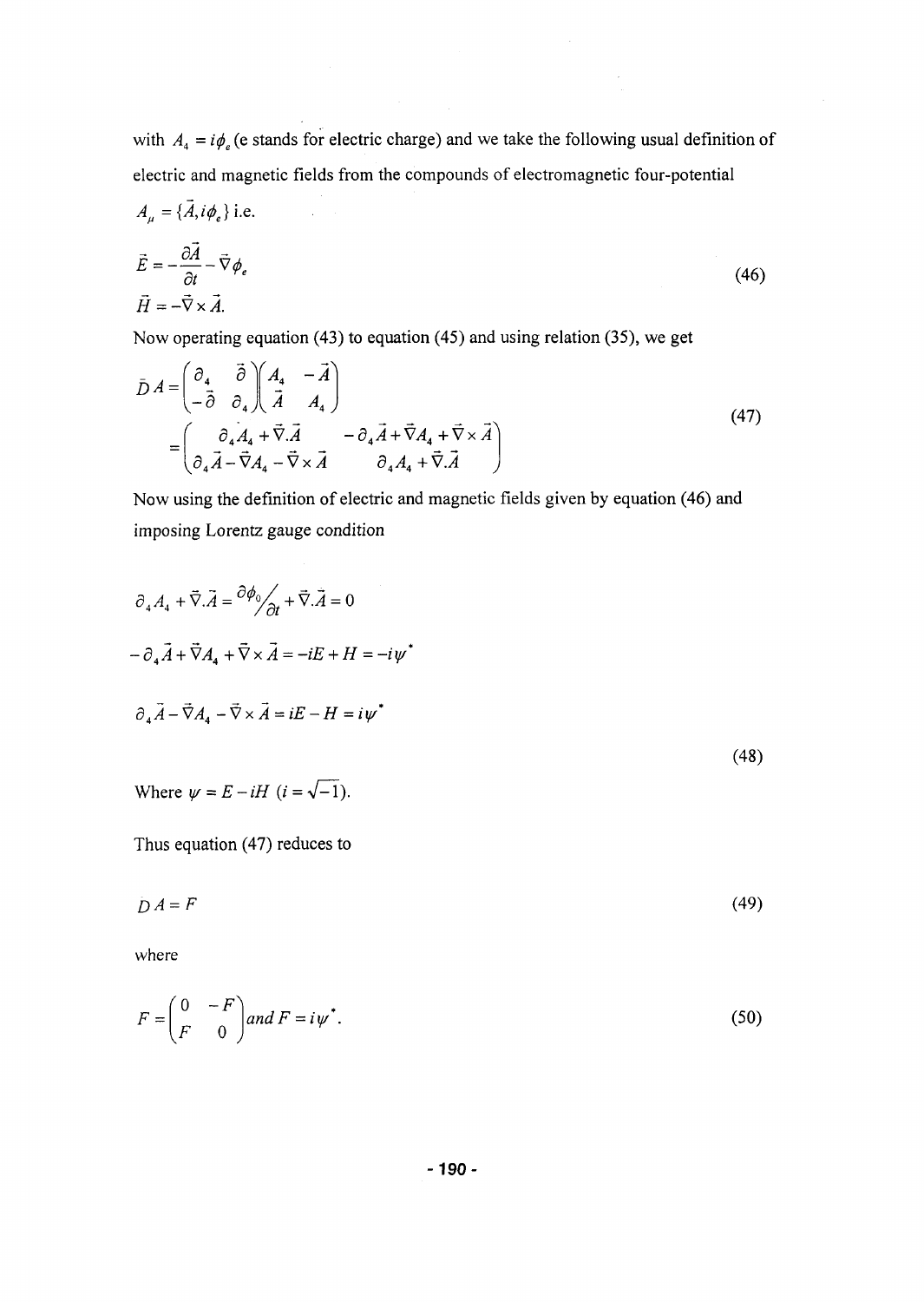Equation (49) is the split octonion form of field tensor  $F_{\mu\nu} = A_{\mu,\nu} - A_{\nu,\mu}$ , components of which describe the electric and magnetic fields. Off-diagonal vector components of split octonions (40-49) are. the quaternion conjugate to each other, while the scalar components along principal diagonal are associated with quaternion scalar (i.e. the real quaternion units 1 ( $e_0$ ). Rank of a tensor (in special relativity) can be increased or decreased by associating two similar or conjugate operators with each other. Consequently, we get

$$
DA = F^T \tag{51}
$$

where 
$$
F^T = \begin{pmatrix} 0 & -F^* \\ F^* & 0 \end{pmatrix}
$$
 and  $F^* = -i\psi$ . (52)

From equation (49) and (51), we get

$$
\frac{1}{2}(\overline{D}A + D\overline{A}) = \begin{pmatrix} 0 & H \\ -H & 0 \end{pmatrix} = H
$$
\n(53a)

$$
\frac{1}{2}i(\overline{D}A - D\overline{A}) = \begin{pmatrix} 0 & -E \\ E & 0 \end{pmatrix} = E
$$
 (53b)

where E and h are the electric and magnetic fields given by equation (46). Here the situation is different from quaternion electrodynamics, where  $\frac{1}{2}(\overline{D}A + D\overline{A})$  represents Lorentz condition (i.e. the scalar part of quaternion) and  $\frac{1}{2}i(\overline{D}A-D\overline{A})$  represents vector part (pure quaternion) of a quaternion. This is not surprising, because for the case of quaternion we have single valued representation, while for split octonion it is bivalued quaternion representation. Former case deals with quaternion conjugation only, while the later has two-fold degeneracy of quaternions and as such quaternionic and octonionic conjugation play different manifestation of space-time world.

Now we are led to write the Maxwell's equation from split octonionic representation described above. We may write the following form of field equation from split octonion analysis, i.e.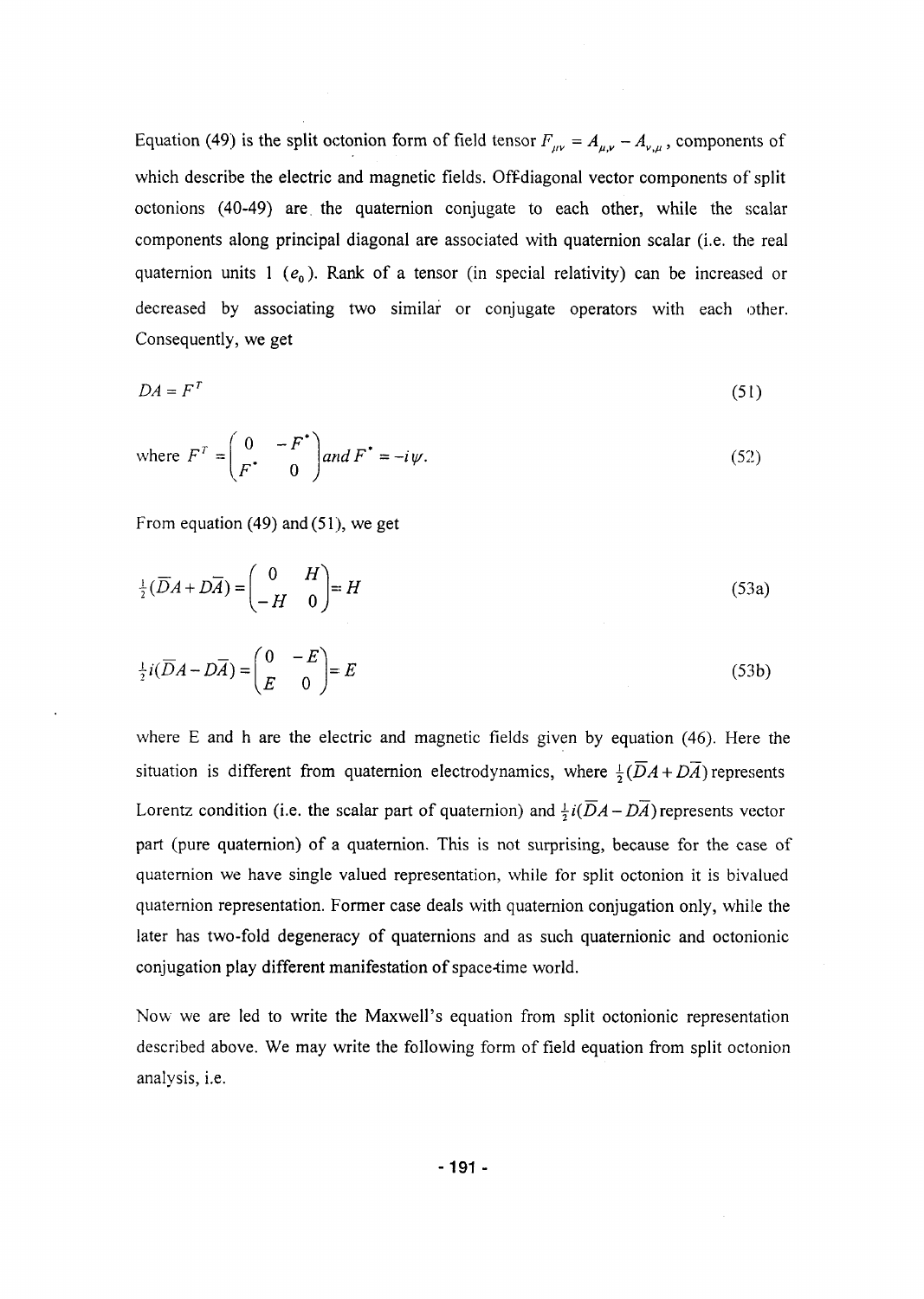$$
DF=J \tag{54a}
$$

To see that this equation is the octonionic form of Maxwell's equation  $F_{\mu\nu,\nu} = J_{\mu}$ , we asociated D with equation (42) and F with equation (49) and use the multiplication rule (35) allowed for Zorn's matrices. As such we have

$$
DF = J = \begin{pmatrix} J_4 & -\vec{J} \\ \vec{J} & J_4 \end{pmatrix}
$$
 (54b)

where we have used the following forms of Maxwell's equations

$$
\vec{\nabla}.\vec{E} = -\rho_0 \, ; \vec{\nabla}.\vec{H} = 0
$$
\n
$$
\vec{\nabla} \times \vec{E} = -\partial \vec{H} / \partial_t \, ; \vec{\nabla} \times \vec{H} = -\vec{J} + \partial \vec{E} / \partial_t \tag{55}
$$

Thus equation (53) represents the split octonion forms of four-current associated with Maxwell's equation. This equation can also be written as

$$
DF = D(\overline{D}A) = (D\overline{D})A = [A = J \tag{56}
$$

which is the equivalent split octonion form of covariant field equation,  $\left[\right]A_{\mu} = J_{\mu}$  of classical electrodynamics. Lorentz force equation of motion can be written as

$$
f = e\overline{F}u,\tag{57}
$$

where

$$
f = \begin{pmatrix} f_4 & -\vec{f} \\ \vec{f} & f_4 \end{pmatrix}
$$

with  $f_4 = -ie\vec{E}.\vec{u}, \vec{f} = e[\vec{E} + \vec{u} \times \vec{H}], u_4 = i(c = h = 1)$ 

$$
u = \begin{pmatrix} u_4 & -\vec{u} \\ \vec{u} & u_4 \end{pmatrix} \tag{58a}
$$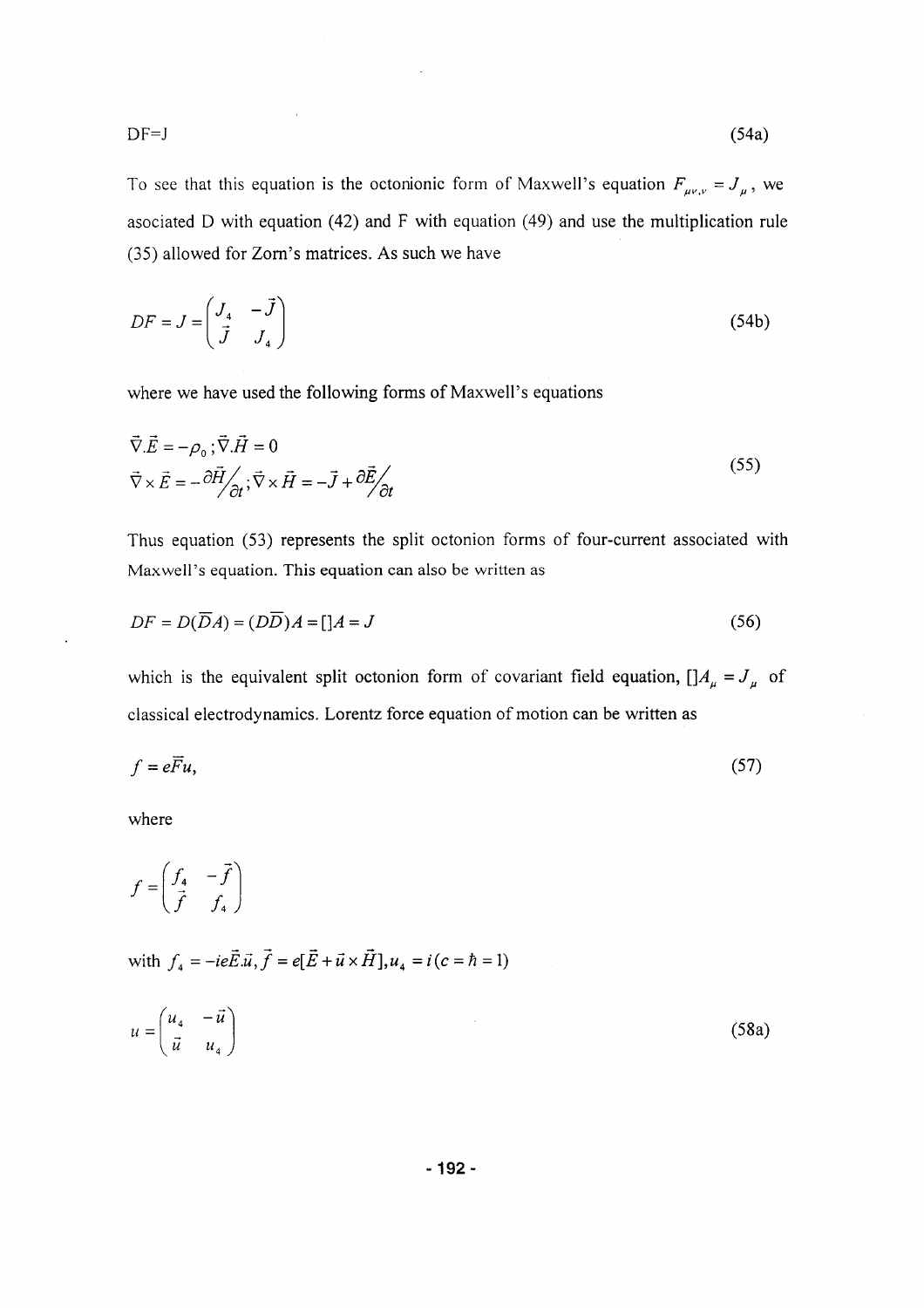$$
F = \begin{pmatrix} 0 & \vec{F} \\ -\vec{F} & 0 \end{pmatrix}
$$
 (58b)

# (5) Unified split octonion fields of dyons and gravito-dyons:-

 $\label{eq:2.1} \mathcal{F}^{(1)}_{\mathcal{F}}(x) = \frac{1}{\sqrt{2\pi}}\sum_{i=1}^n \frac{1}{\sqrt{2\pi}}\left(\frac{1}{\sqrt{2\pi}}\sum_{i=1}^n \frac{1}{\sqrt{2\pi}}\right)^2.$ 

We write the complex generalised four-potential  $(V_\mu)$  associated with dyons (or gravitodyons)[41] in the following form

$$
V = u_0 V_4 + u_i V_i + u_0^* V_0 + u_i^* V_i
$$
  
=  $\begin{pmatrix} V_4 & -\vec{V} \\ \vec{V} & V_4 \end{pmatrix}$  (59)

Where *V4* and *V* are the temporal and spatial components of generalised four-potentials of dyons(gravito-dyons).These are complex quantities and their real and irmginary components are electric (or gravitational) and magnetic (or Heavisidian) constituents. Operating split octonion conjugate of four-differential operator given by equation (42) on equation (59) and using the commutation relations of split octonion urits,[42] we get

$$
\bar{D}V = \begin{pmatrix} \partial_4 & \vec{\partial} \\ -\vec{\partial} & \partial_4 \end{pmatrix} \begin{pmatrix} V_4 & -\vec{V} \\ \vec{V} & V_4 \end{pmatrix} \\
= \begin{pmatrix} \partial_4 V_4 + \vec{\nabla} \cdot \vec{V} & -\partial_4 \vec{V} + \vec{\nabla} V_4 + \vec{\nabla} \times \vec{V} \\ \partial_4 \vec{V} - \vec{\nabla} V_4 - \vec{\nabla} \times \vec{V} & \partial_4 V_4 + \vec{\nabla} \cdot \vec{V} \end{pmatrix}
$$
\n(60)

where

$$
\partial_4 V_4 + \vec{\nabla} \cdot \vec{V} = (\partial_\mu V_\mu)(u_0 + u_0^*) = 0.1 = 0
$$
  
and (61)

$$
-\partial_4 \vec{V} + \vec{\nabla} V_4 + \vec{\nabla} \times \vec{V} = -i\vec{E} + \vec{H} = -i\alpha \vec{\psi}
$$
  
where  $\alpha$  as a constant parameter [43]. Its values are given by  
 $\alpha = +1$  (for generalised electromagnetic fields of dyons) (62a)  
 $\alpha = -1$  (for generalised gravito-Heavisidian fields of gravito-dyons). (62b)  
Thus, when  $\alpha = +1$ , V is generalised split octonion potential of dyons while for  $\alpha = -1$ , V  
is generalised split octonion potential of gravito-dyons. Thus  
 $\psi = E-iH$  when  $\alpha = +1$ , electromagnetic case (63a)

$$
= G-iH when \alpha = -1, gravito-Heavisidian case
$$
 (63b)

 $\hat{\boldsymbol{\beta}}$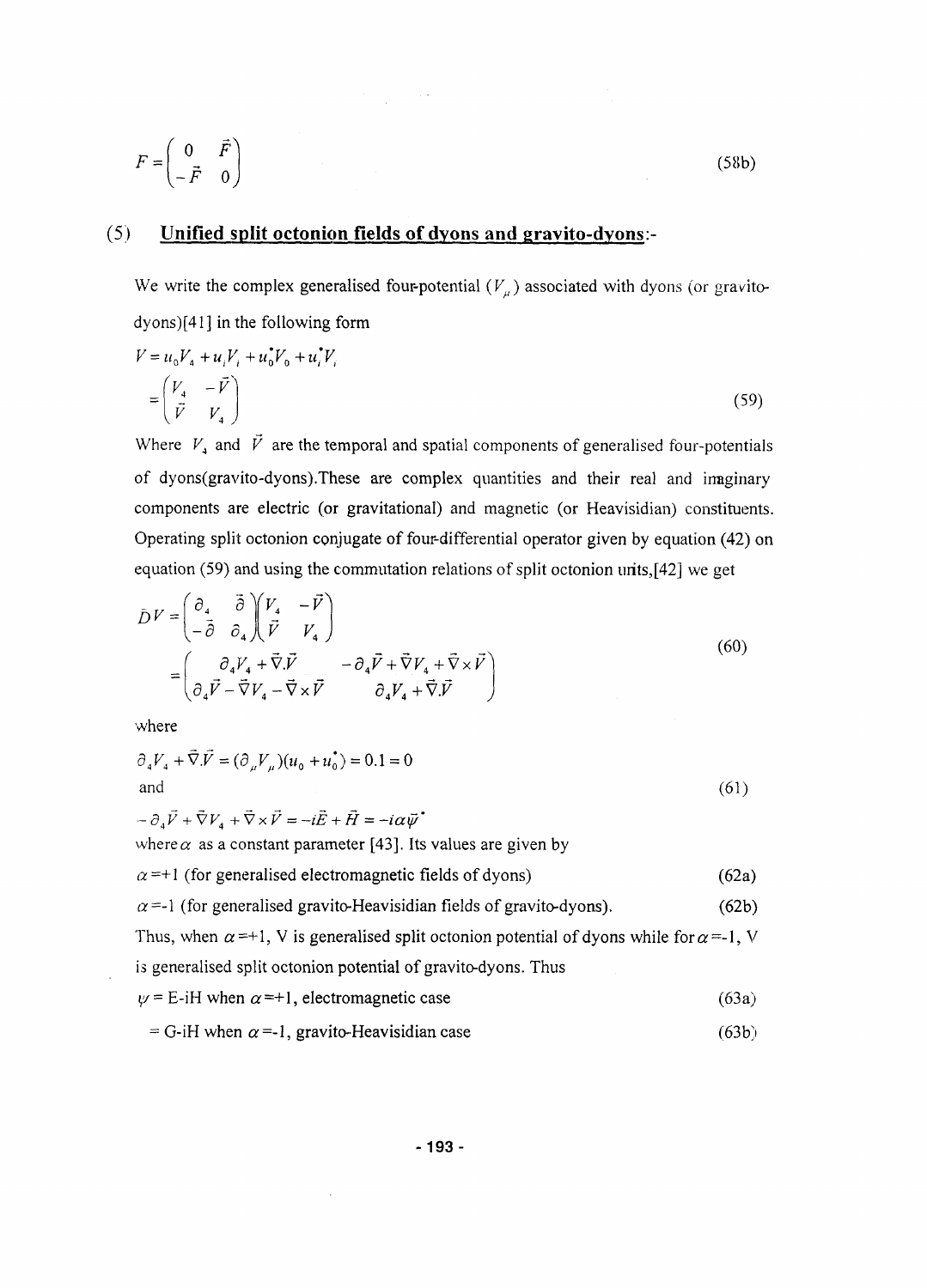where  $\psi$  is the complex vector field, E and H are electromagnetic fields of dyons and G and h are respectively, the gravitational and Heavisidian fields of gravito-dyons. Equation (60) leads the following split octonion expression for unified fields of dyons and gravito dyons, i.e.

$$
\bar{D}V = G \tag{64a}
$$

where

$$
G = \begin{pmatrix} 0 & -\vec{G} \\ \vec{G} & 0 \end{pmatrix} and \vec{G} = i\psi^*.
$$
 (64b)

Consequently, one obtains

$$
D(\overline{D}V) = D(\alpha G) = \alpha J \tag{65}
$$

where

$$
J = J_4 u_0^* + J_i u_i^* + J_4 u_0 + J_i u_i
$$
  
=  $\begin{pmatrix} J_4 & -\vec{J} \\ \vec{J} & J_4 \end{pmatrix}$  (66)

is the split octonion form of generalised four-current associated with dyons (orgravitodyons). Using equation (63)-(65), we get

$$
D(\overline{D}V) = (D\overline{D})V = D(\alpha G) = \alpha (DG) = \alpha J \tag{67a}
$$

or equivalently

$$
[]V = \alpha J \tag{67b}
$$

To derive the Lorentz force equation of motion for unified electromagnetic and gravito-Heavisidian fields of dyons and gravito-dyons, one has to take the account the effective mass equation of Rajput [43], i.e.

$$
M = M_{\text{eff}} = m - \frac{(\alpha - 1)}{2h} \tag{68}
$$

which yields

 $M=m+h$  for gravito-Heavisidian fields (69a)

M=m for electromagnetic case (69b)

Where m and h are gravitational and Heavisidian charges (masses). The unified Lorentz force equation of motion in split octonion representation may be written as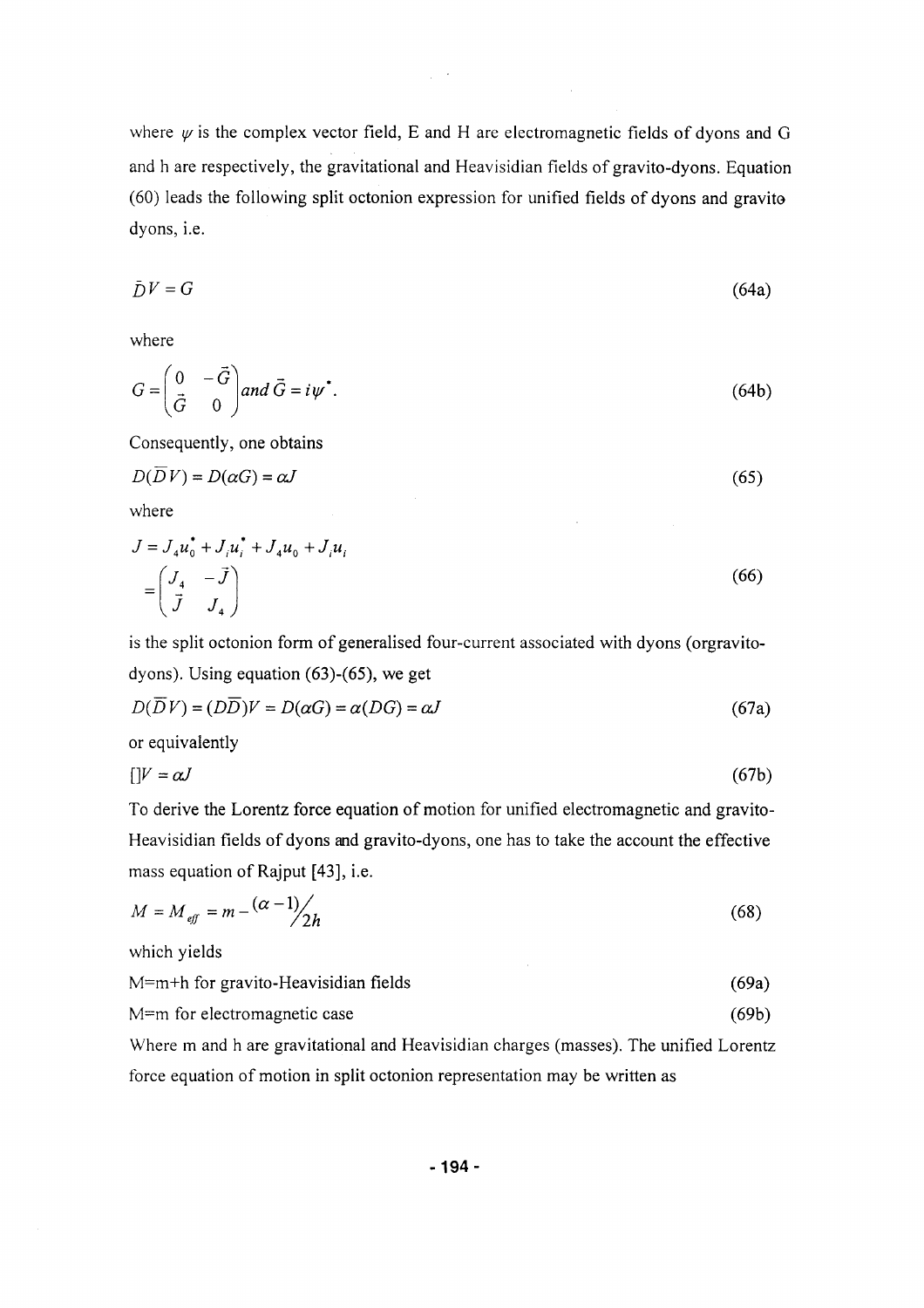$$
\operatorname{Re}[Q\overline{G}]u = \begin{pmatrix} f_4 & -\overrightarrow{f} \\ \overrightarrow{f} & f_4 \end{pmatrix} = f \tag{70}
$$

 $\mathcal{L}_{\mathrm{c}}$ 

where

$$
f = f_4 u_0^* + f_i u_i^* + f_4 u_0 + f_i u_i
$$
  
We have

$$
f_4 = -i[eE.\vec{u} + gH.\vec{u}] \text{ (for electromagnetic case)}
$$
 (71a)

and

$$
f_4 = i[m\ddot{G}.\vec{u} + h\vec{H}.\vec{u}]
$$
 (for gravito-Heavisidian case) (71b)

while the spatial components of unified Lorentz force are given by

$$
f = M\ddot{x} = \text{Re}[q\psi^* - i\vec{u} \times \psi^*]
$$
\n(72)

Equation (72) yields

$$
\vec{f} = m\ddot{x} = e\{\vec{E} + \vec{u} \times \vec{H}\} + g[\vec{H} - \vec{u} \times \vec{E}](\text{for electromagnetic case})
$$
\n(73a)

$$
\vec{f} = (m+h)\ddot{x} = m[\vec{G} + \vec{u} \times \vec{H}] + h[\vec{H} - \vec{u} \times \vec{G}] \text{ (for gravito-Heavisidian case)} (73b)
$$
  
In equation (70), Q is the generalised charge on dyons is defined as

$$
Q = e - ig \text{ (for electromagnetic case)} \tag{74a}
$$

$$
Q-m-ih (for gravito-Heavisidian case)
$$
\n(74b)

Where e, g, m and h are respectively electric, magnetic, gravitational and Heavisidian charges.

## Conclusion

The lack of associativity in octonion formulation of dyons forbids their grup theoretical study in terms of abelian and non-Abelian gauge structures. However, split octonion basis of octonions presented in Section 3, gives rise to their isomorphic matrix representation associated with  $2 \times 2$  Zorn's vector matrices [18]. As such, any four-dimensional relativistic four vector may be reproduced in terms of split octonions as its bivalued representation of Zorn's vector matrices by taking scalar component along principal diagonal and vector component as off diagonal elements. Split basis of octonions is related to Pauli-spin matrices (or quaternions) by equation (33). Split octonion conjugate is defined by equation (36), while the norm of split octonion is given by equation (37).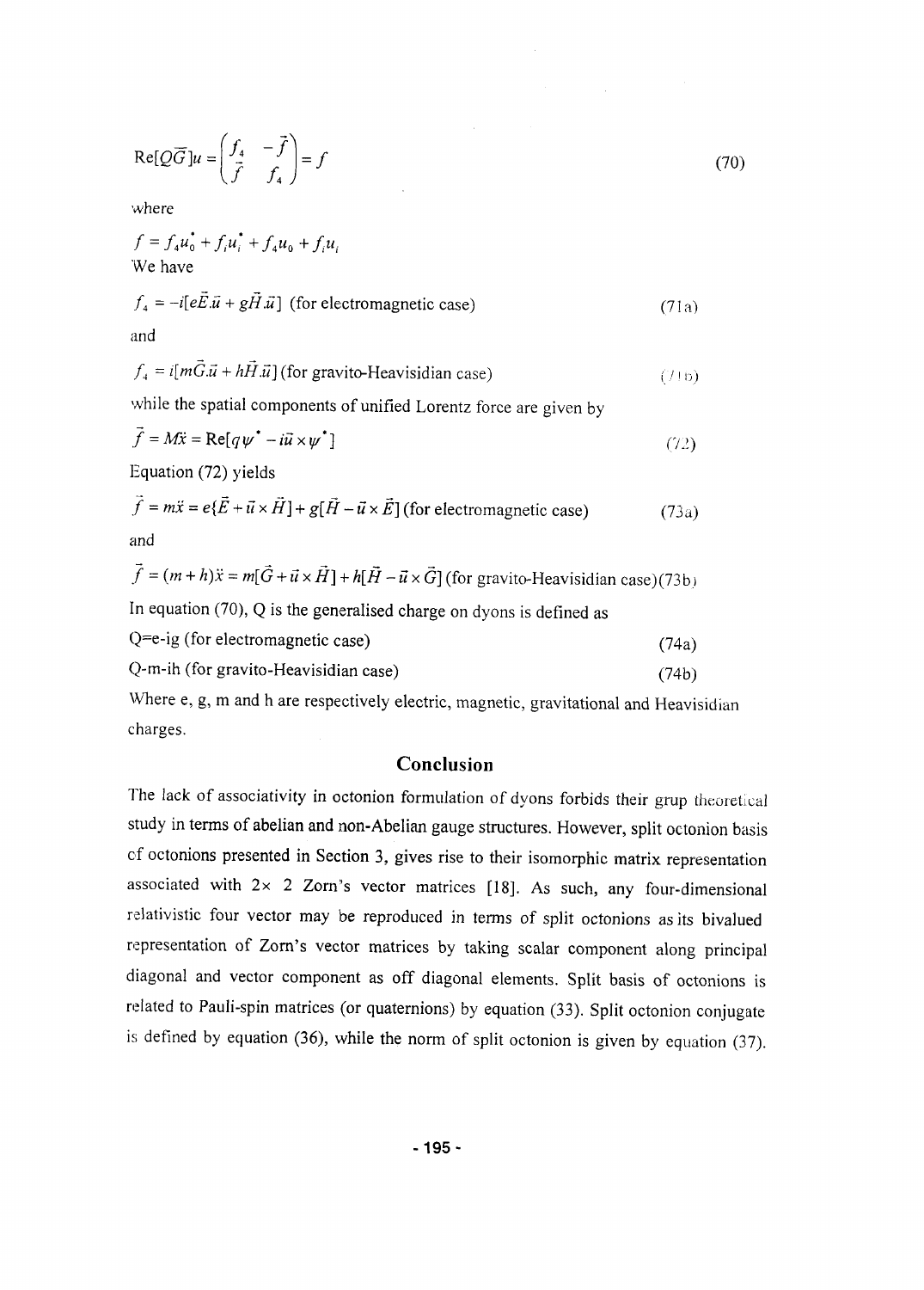Equation (38) shows some other properties like anti-automorphism, and associativity of trace acting on Zorn's vector matrices.

Eqaution (39) is the representation of Euclidean four-dimensional space-time vector in terms of split octonion or Zorn's vector realization. Equation (41) shows the norm of space-time four-vector, equation (42) and (43) are the split octonion equivalents of four differential operator and its octonion conjugate, respectively, giving rise to invariant D'Alembertain operator. Starting from split octonion form of electromagnetic four potential and keeping in view the definition of electric and magnetic field, I have derived equation (45), which is the split octonion equivalent form of electromagnetic field tensor,  $F_{\mu\nu} = A_{\mu\nu} - A_{\nu,\mu}$ . Its another counterpart is given by equation (51). It has been shown that electric and magnetic fields in terms of Zorn's matrix realization of split octonions can separately be obtained by combining equation (49) and (51) and are derived in equation (53). Equation (54a) is the split octonion field equations, whose four-current reproduced by equation (54b). Equation (54b) reduces to equation (56), whidi is the equivalent split octonion form of covariant field equation  $\left[\right]A_\mu = J_\mu$  (in terms of Lorentz gauge). Lorentz force equation of motion has been reformulated by split octonions in equation (57).

Equation (65) and (67) are the split octonion equivalents of unified field (Maxwell-Dirac) equations of dyons and gravito-dyons. These equations thus reproduce the generalised field equation (Macwell-Dirac equation) of dyons for  $\alpha = +1$ . On the other hand, for  $\alpha$  = -1 its give the dynamics of gravito-Heavisidian fields of gravitodyons. Moreover, equations (65) and (67) reproduces the dynamics of electric (or gravitational) charge (or mass) on dyons (or gravito-dyons) for  $\alpha = +1$  (or  $\alpha = -1$ ). Equation (67) is the split octonion equivalent of unified covariant field equation  $[$  $]V_\mu = \alpha J_\mu$  of generalised fields of dyons and gravito-dyons derived earlier by Rajput [43]. Split octonion electrodynamics leads to bivalued representation of the two basis elements  $u_0$ ,  $u_1$ ,  $u_2$ ,  $u_3$ and  $u_0^*, u_1^*, u_2^*, u_3^*$  of split octonions, which can be interpreted as the dual basis or conjugate basis to each other.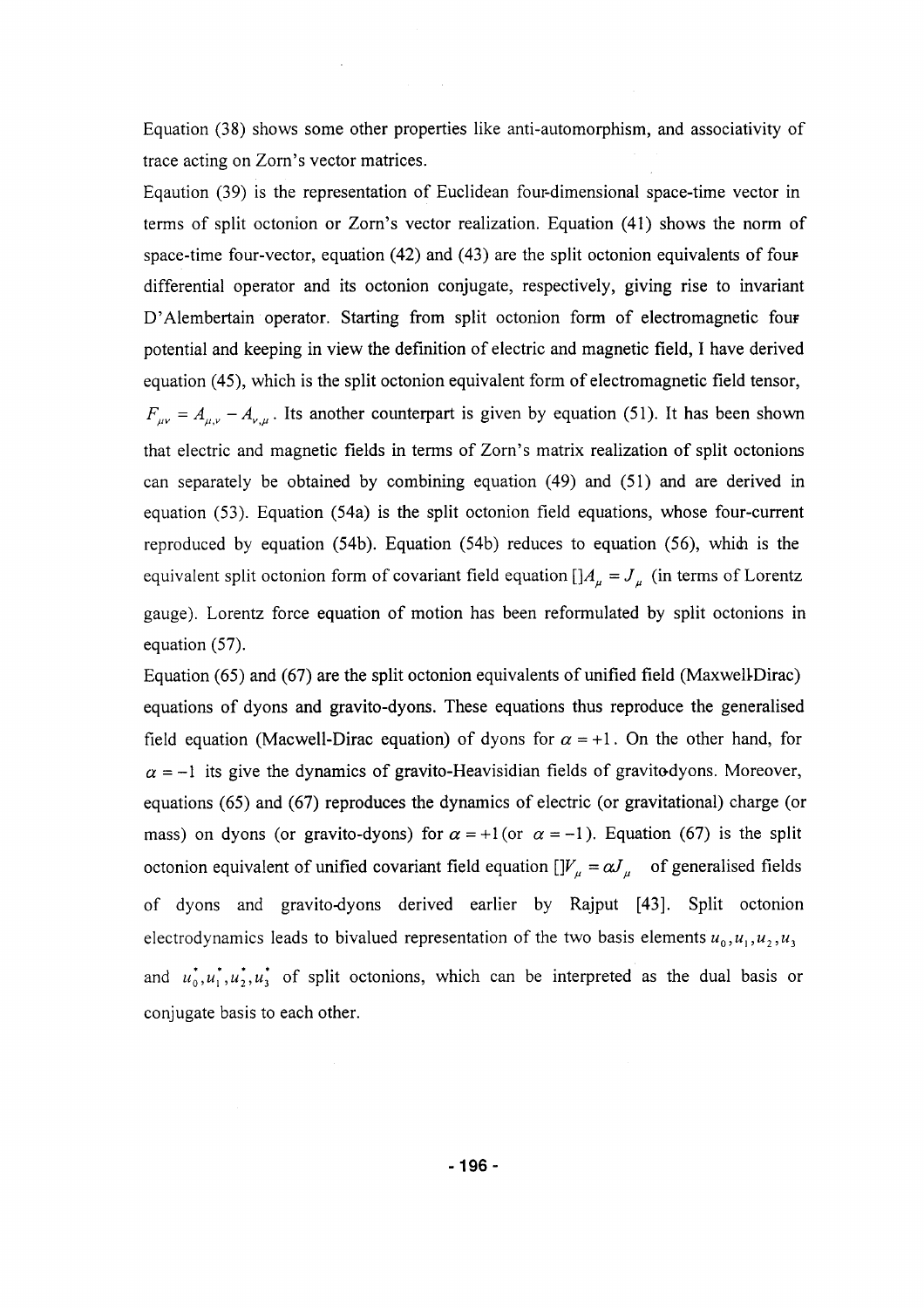#### **REFERENCES**

- [1] P. A. M. Dirac, Proc. R. Soc. London A133 (1931) 60.
- [2] P. A. M. Dirac, Phys. Rev.74(1948)817.
- [3] J. Schwinger, Science 165(1978), 757.
- [4] G. t'Hooft, Nucl. Phys. **B79** (1974), 276.
- [5] G. t'Hooft, Nucl. Phys.B138(1978)1.
- [6] B. S. Rajput and D. C. Joshi, Hadronic J.4 (1981) 1805.
- [7] B S. Rajput and Om Prakash, Indian J. Phys.A53 (1979) 274.
- [8] J. S. Dowker and J. A. Roche, Proc. R. Soc.92 (1967) 1.
- [9] A. Singh, Lett. Nuovo Cimento32 (1981) 232.
- [10] D. D. Cantani, Nuovo Cimento B60 (1980) 67.
- [11] P. S. Bisht, O. P. S. Negi and B. S. Rajput, Indian J. Pure and Appl. Phys. 28.(1990) 157.
- [12] P. S. Bisht, O. P. S. Negi and B. S. Rajput, Prog. Theor. Phys85 (1991)157.
- [13] D. S. Bhakuni, O. P. S. Negi and B. S. Rajput, Lett. Nuovo Cimento 36.(1983)499.
- [14] B. S. Rajput, S. R. Kumar and O. P. S. Negi, Lett. Nuovo Cimento 16.(1983)75.
- [15] A. Pais, Phys. Rev. Lett. 7 (1964) 291.
- [16] A. Gamba, High Energy Physics and Elementry Particles (International Atomic Agency, Vienna, 1965) 641.
- [17] M. Gunaydin and F. Gursey, J. Math. Phys. 14 (1973)1651.
- [18] M. Gunaydin and F. Gursey, Phys. Rev.D9 (1974) 3387.
- [19] M. Gunaydin and F. Gursey, Lett. Nuovo Cimento6 (1973) 401.
- [20] G. Domokos and S. Kovesi Domokos, J. Math. Phys.19 (1978) 1477.
- [21] G. Domokos and S. Kovesi Domokos, Phys. Rev.D19 (1979) 3984.
- [22] K. Morita, Prog. Theor. Phys.65 (1981) 2027.
- [23] A. M. Buoncristiani, J. Math. Phys. 14 (1973) 849.
- [24] S. Morques and C. G. Oliveria, J. Math. Phys.26 (1985) 3131.